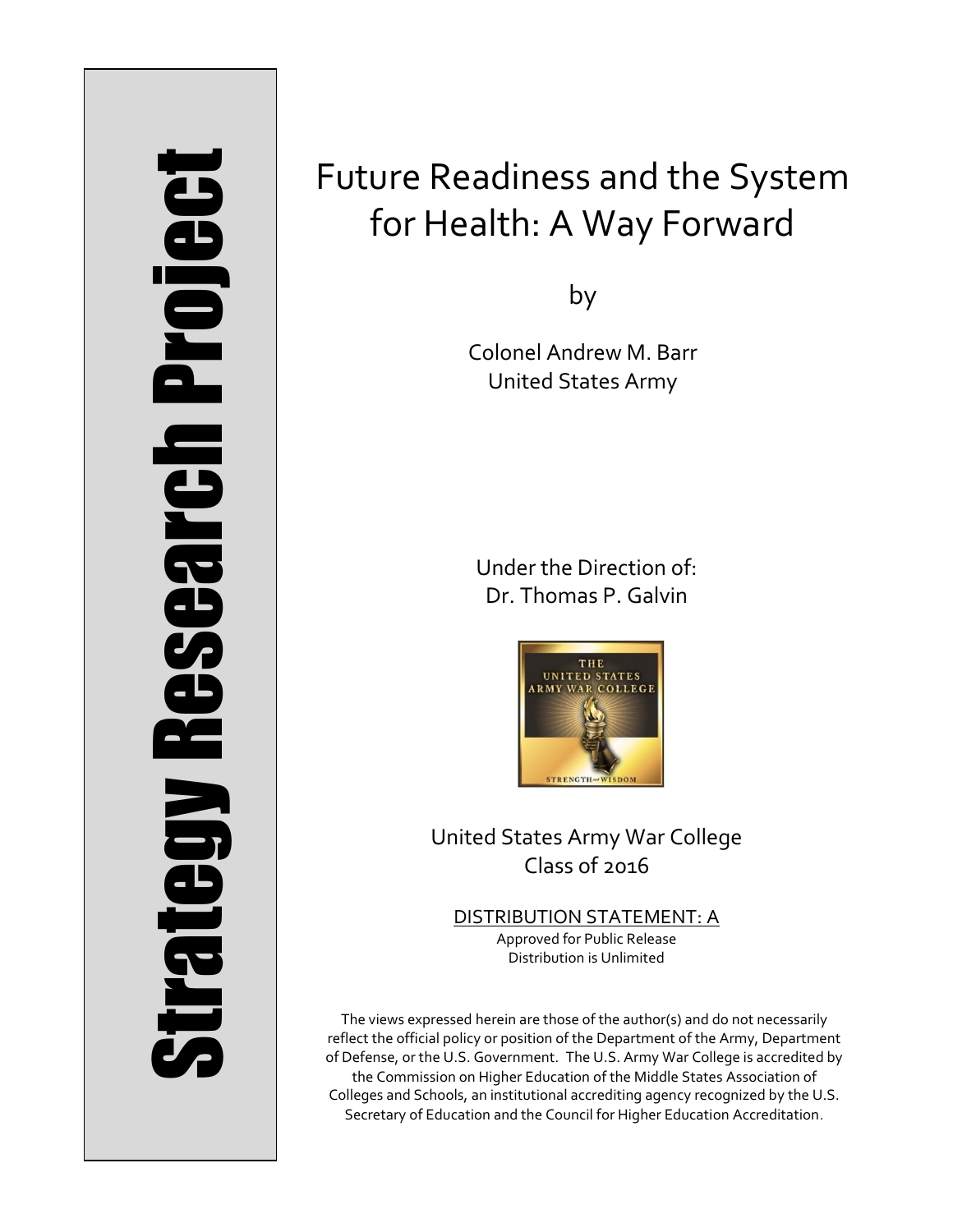| <b>REPORT DOCUMENTATION PAGE</b>                                                                                                                                                                                                                                                                                                                                                                                                                                                                                                                                                                                                                                                                                                                                                                                                                                                                                                                                                                                                              |                                                              | Form Approved--OMB No. 0704-0188 |                                                                                                                                                                                                                                                                                                                                                                                                                                                                                                                                                                                                                                                                                                                                                                                                                                              |  |  |
|-----------------------------------------------------------------------------------------------------------------------------------------------------------------------------------------------------------------------------------------------------------------------------------------------------------------------------------------------------------------------------------------------------------------------------------------------------------------------------------------------------------------------------------------------------------------------------------------------------------------------------------------------------------------------------------------------------------------------------------------------------------------------------------------------------------------------------------------------------------------------------------------------------------------------------------------------------------------------------------------------------------------------------------------------|--------------------------------------------------------------|----------------------------------|----------------------------------------------------------------------------------------------------------------------------------------------------------------------------------------------------------------------------------------------------------------------------------------------------------------------------------------------------------------------------------------------------------------------------------------------------------------------------------------------------------------------------------------------------------------------------------------------------------------------------------------------------------------------------------------------------------------------------------------------------------------------------------------------------------------------------------------------|--|--|
| if it does not display a currently valid OMB control number. PLEASE DO NOT RETURN YOUR FORM TO THE ABOVE ADDRESS.                                                                                                                                                                                                                                                                                                                                                                                                                                                                                                                                                                                                                                                                                                                                                                                                                                                                                                                             |                                                              |                                  | The public reporting burden for this collection of information is estimated to average 1 hour per response, including the time for reviewing instructions, searching existing data sources, gathering and<br>maintaining the data needed, and completing and reviewing the collection of information. Send comments regarding this burden estimate or any other aspect of this collection of information, including<br>suggestions for reducing the burden, to Department of Defense, Washington Headquarters Services, Directorate for Information Operations and Reports (0704-0188), 1215 Jefferson Davis Highway, Suite<br>1204, Arlington, VA 22202-4302. Respondents should be aware that notwithstanding any other provision of law, no person shall be subject to any penalty for failing to comply with a collection of information |  |  |
| 1. REPORT DATE (DD-MM-YYYY)                                                                                                                                                                                                                                                                                                                                                                                                                                                                                                                                                                                                                                                                                                                                                                                                                                                                                                                                                                                                                   | 2. REPORT TYPE                                               | 3. DATES COVERED (From - To)     |                                                                                                                                                                                                                                                                                                                                                                                                                                                                                                                                                                                                                                                                                                                                                                                                                                              |  |  |
| 01-04-2016                                                                                                                                                                                                                                                                                                                                                                                                                                                                                                                                                                                                                                                                                                                                                                                                                                                                                                                                                                                                                                    |                                                              | STRATEGY RESEARCH PROJECT        |                                                                                                                                                                                                                                                                                                                                                                                                                                                                                                                                                                                                                                                                                                                                                                                                                                              |  |  |
| <b>4. TITLE AND SUBTITLE</b>                                                                                                                                                                                                                                                                                                                                                                                                                                                                                                                                                                                                                                                                                                                                                                                                                                                                                                                                                                                                                  |                                                              |                                  | <b>5a. CONTRACT NUMBER</b>                                                                                                                                                                                                                                                                                                                                                                                                                                                                                                                                                                                                                                                                                                                                                                                                                   |  |  |
| Future Readiness and the System for Health: A Way Forward                                                                                                                                                                                                                                                                                                                                                                                                                                                                                                                                                                                                                                                                                                                                                                                                                                                                                                                                                                                     |                                                              |                                  | <b>5b. GRANT NUMBER</b>                                                                                                                                                                                                                                                                                                                                                                                                                                                                                                                                                                                                                                                                                                                                                                                                                      |  |  |
|                                                                                                                                                                                                                                                                                                                                                                                                                                                                                                                                                                                                                                                                                                                                                                                                                                                                                                                                                                                                                                               |                                                              |                                  | <b>5c. PROGRAM ELEMENT NUMBER</b>                                                                                                                                                                                                                                                                                                                                                                                                                                                                                                                                                                                                                                                                                                                                                                                                            |  |  |
| 6. AUTHOR(S)<br><b>Colonel Andrew M. Barr</b>                                                                                                                                                                                                                                                                                                                                                                                                                                                                                                                                                                                                                                                                                                                                                                                                                                                                                                                                                                                                 |                                                              |                                  | <b>5d. PROJECT NUMBER</b>                                                                                                                                                                                                                                                                                                                                                                                                                                                                                                                                                                                                                                                                                                                                                                                                                    |  |  |
| <b>United States Army</b>                                                                                                                                                                                                                                                                                                                                                                                                                                                                                                                                                                                                                                                                                                                                                                                                                                                                                                                                                                                                                     |                                                              |                                  | <b>5e. TASK NUMBER</b>                                                                                                                                                                                                                                                                                                                                                                                                                                                                                                                                                                                                                                                                                                                                                                                                                       |  |  |
|                                                                                                                                                                                                                                                                                                                                                                                                                                                                                                                                                                                                                                                                                                                                                                                                                                                                                                                                                                                                                                               |                                                              |                                  | <b>5f. WORK UNIT NUMBER</b>                                                                                                                                                                                                                                                                                                                                                                                                                                                                                                                                                                                                                                                                                                                                                                                                                  |  |  |
| 7. PERFORMING ORGANIZATION NAME(S) AND ADDRESS(ES)<br>Dr. Thomas P. Galvin                                                                                                                                                                                                                                                                                                                                                                                                                                                                                                                                                                                                                                                                                                                                                                                                                                                                                                                                                                    |                                                              |                                  | 8. PERFORMING ORGANIZATION<br><b>REPORT NUMBER</b>                                                                                                                                                                                                                                                                                                                                                                                                                                                                                                                                                                                                                                                                                                                                                                                           |  |  |
| 9. SPONSORING/MONITORING AGENCY NAME(S) AND ADDRESS(ES)                                                                                                                                                                                                                                                                                                                                                                                                                                                                                                                                                                                                                                                                                                                                                                                                                                                                                                                                                                                       |                                                              |                                  | 10. SPONSOR/MONITOR'S ACRONYM(S)                                                                                                                                                                                                                                                                                                                                                                                                                                                                                                                                                                                                                                                                                                                                                                                                             |  |  |
|                                                                                                                                                                                                                                                                                                                                                                                                                                                                                                                                                                                                                                                                                                                                                                                                                                                                                                                                                                                                                                               | U.S. Army War College, 122 Forbes Avenue, Carlisle, PA 17013 |                                  | <b>11. SPONSOR/MONITOR'S REPORT</b><br><b>NUMBER(S)</b>                                                                                                                                                                                                                                                                                                                                                                                                                                                                                                                                                                                                                                                                                                                                                                                      |  |  |
| Distribution A: Approved for Public Release. Distribution is Unlimited.<br>Please consider submitting to DTIC for worldwide availability? YES: $\boxtimes$ or NO: $\Box$ (student check one)<br>Project Adviser recommends DTIC submission?<br>YES: $\boxtimes$ or NO: $\Box$ (PA check one)<br><b>13. SUPPLEMENTARY NOTES</b><br>Word Count: 6416<br><b>14. ABSTRACT</b><br>The health of the force is among the most important indicators of Army readiness and is critical to both<br>the present and future readiness of the force. The Army defines individual medical readiness (IMR) as the<br>ability to achieve medical fitness standards within 72 hours of deployment. Future health readiness focuses<br>on Soldier wellness, maximization of holistic health, and prevention of chronic disease and injury.<br>Improvements in future health readiness should increase rates of IMR, improve the health of the force, and<br>decrease DoD and Army healthcare costs. Army doctrine, systems, and programs such as the System for |                                                              |                                  |                                                                                                                                                                                                                                                                                                                                                                                                                                                                                                                                                                                                                                                                                                                                                                                                                                              |  |  |
| Health, the Performance Triad, and the Army Wellness Centers provide a strong framework for Army<br>health promotion. Improvements in Army doctrine, systems, programs, and policies as well as further<br>alignment with wellness industry best practices will increase future health readiness in the Army and<br>provide cost savings to the Military Health System.<br><b>15. SUBJECT TERMS</b>                                                                                                                                                                                                                                                                                                                                                                                                                                                                                                                                                                                                                                           |                                                              |                                  |                                                                                                                                                                                                                                                                                                                                                                                                                                                                                                                                                                                                                                                                                                                                                                                                                                              |  |  |
| Individual Medical Readiness (IMR), TRICARE, Performance Triad                                                                                                                                                                                                                                                                                                                                                                                                                                                                                                                                                                                                                                                                                                                                                                                                                                                                                                                                                                                |                                                              |                                  |                                                                                                                                                                                                                                                                                                                                                                                                                                                                                                                                                                                                                                                                                                                                                                                                                                              |  |  |
| 16. SECURITY CLASSIFICATION OF:                                                                                                                                                                                                                                                                                                                                                                                                                                                                                                                                                                                                                                                                                                                                                                                                                                                                                                                                                                                                               | 17. LIMITATION<br>OF ABSTRACT                                | 18. NUMBER OF PAGES<br>33        | <b>19a. NAME OF RESPONSIBLE PERSON</b>                                                                                                                                                                                                                                                                                                                                                                                                                                                                                                                                                                                                                                                                                                                                                                                                       |  |  |
| a. REPORT<br><b>b. ABSTRACT</b><br>UU<br>UU                                                                                                                                                                                                                                                                                                                                                                                                                                                                                                                                                                                                                                                                                                                                                                                                                                                                                                                                                                                                   | c. THIS PAGE<br>UU<br>UU                                     |                                  | 19b. TELEPHONE NUMBER (w/area code)                                                                                                                                                                                                                                                                                                                                                                                                                                                                                                                                                                                                                                                                                                                                                                                                          |  |  |

**Standard Form 298** (Rev. 8/98), Prescribed by ANSI Std. Z39.18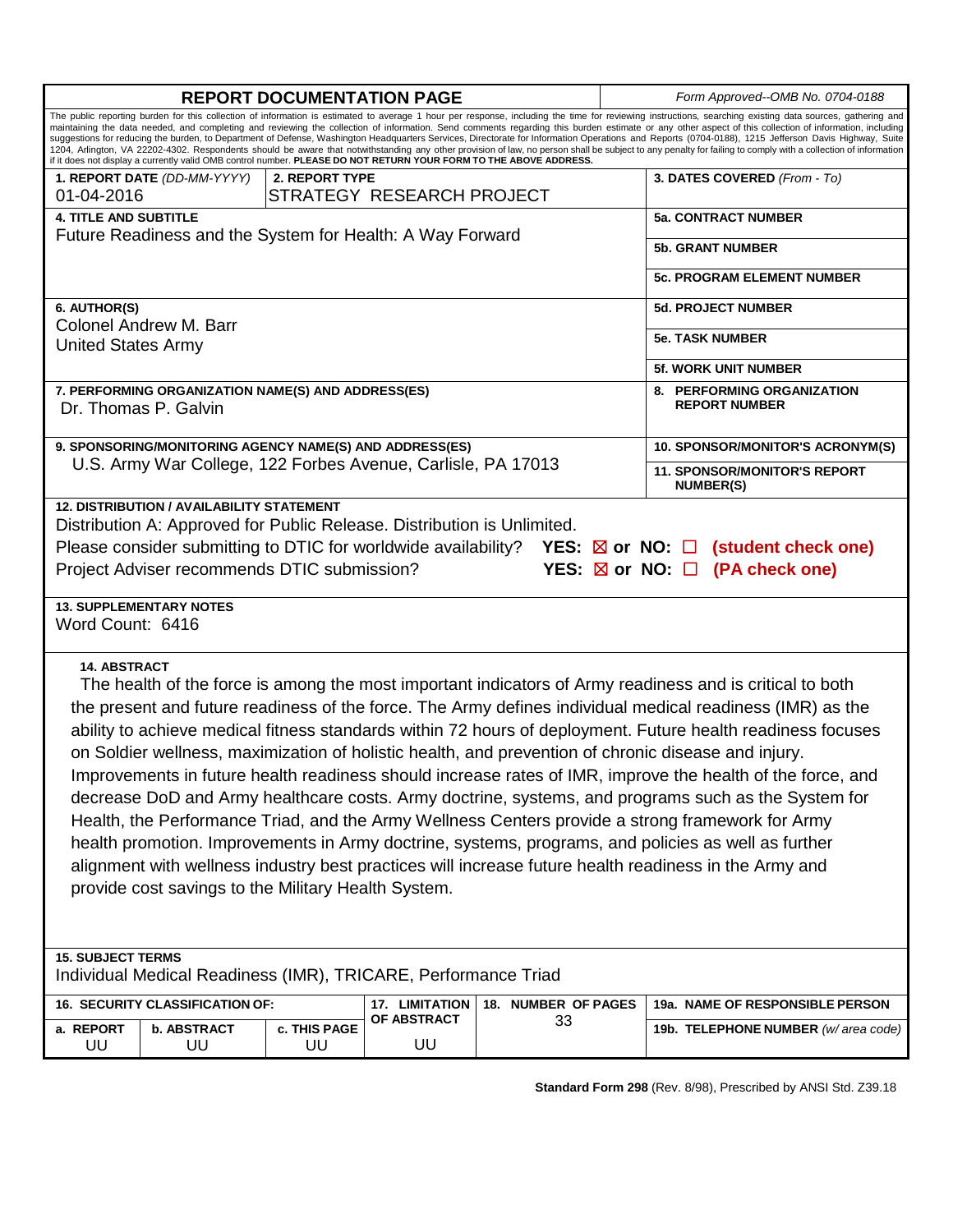## Future Readiness and the System for Health: A Way Forward (6416 words)

### **Abstract**

The health of the force is among the most important indicators of Army readiness and is critical to both the present and future readiness of the force. The Army defines individual medical readiness (IMR) as the ability to achieve medical fitness standards within 72 hours of deployment. Future health readiness focuses on Soldier wellness, maximization of holistic health, and prevention of chronic disease and injury. Improvements in future health readiness should increase rates of IMR, improve the health of the force, and decrease DoD and Army healthcare costs. Army doctrine, systems, and programs such as the System for Health, the Performance Triad, and the Army Wellness Centers provide a strong framework for Army health promotion. Improvements in Army doctrine, systems, programs, and policies as well as further alignment with wellness industry best practices will increase future health readiness in the Army and provide cost savings to the Military Health System.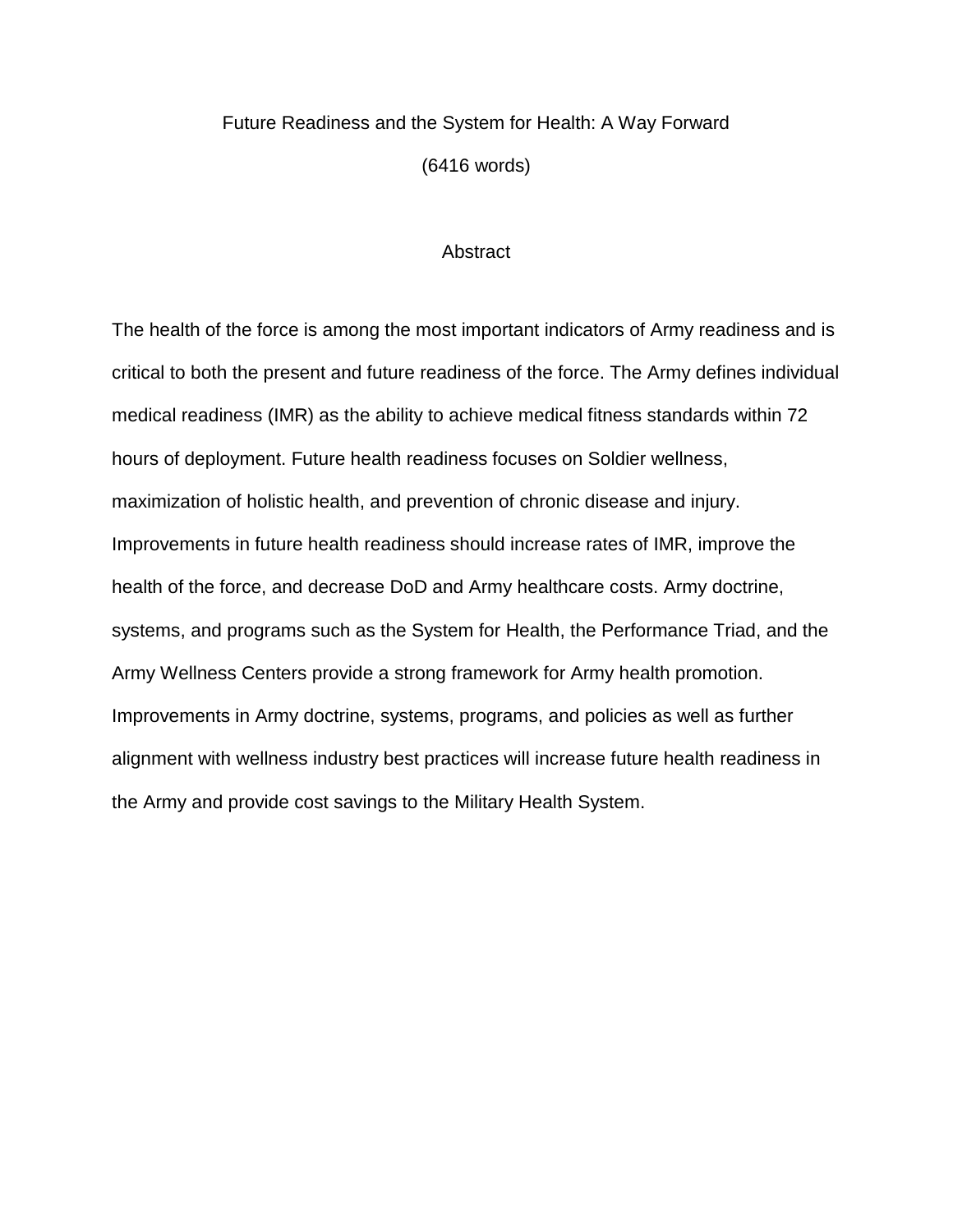### **Future Readiness and the System for Health: A Way Forward**

Readiness for ground combat is, and will remain, the Army's number one priority. Readiness is number one and there is no other number one.

—General Mark A. Milley<sup>1</sup>

The health of the force is among the most important indicators of Army readiness and is critical to both the present and future readiness of the force. Present health readiness, defined as a Soldier's ability to meet medical fitness standards 72 hours prior to deployment, is measured by key metrics and reported through the Medical Protection System (MEDPROS) as Individual Medical Readiness (IMR).<sup>2</sup> IMR provides commanders a prime indicator of the current health and deployability of their Soldiers. Medical issues that take time to resolve, such as musculoskeletal injuries, hospitalization, post-surgical care and recovery, behavioral health issues, and pregnancy as well as incomplete or overdue medical and dental screenings lower IMR. These concerns constitute the greatest challenges to present health readiness. <sup>3</sup> The Army well understands these areas of concern and devotes considerable attention and support to mitigate their significant impact on IMR.

By contrast, future health readiness is not as well understood and the Army has not given it the same priority. Future health readiness measures the wellness of the force. Wellness is defined as "the state of being healthy" and encompasses the gamut from simply being free from disease to achieving total holistic health.<sup>4</sup> Wellness is primarily a behavioral discipline through which individuals make healthy choices to positively affect their state of health. Promotion of wellness lessens the development of chronic disease, improves future health readiness through the prevention of illness and injury, and lowers healthcare costs. <sup>5</sup> Suboptimal wellness decreases future IMR of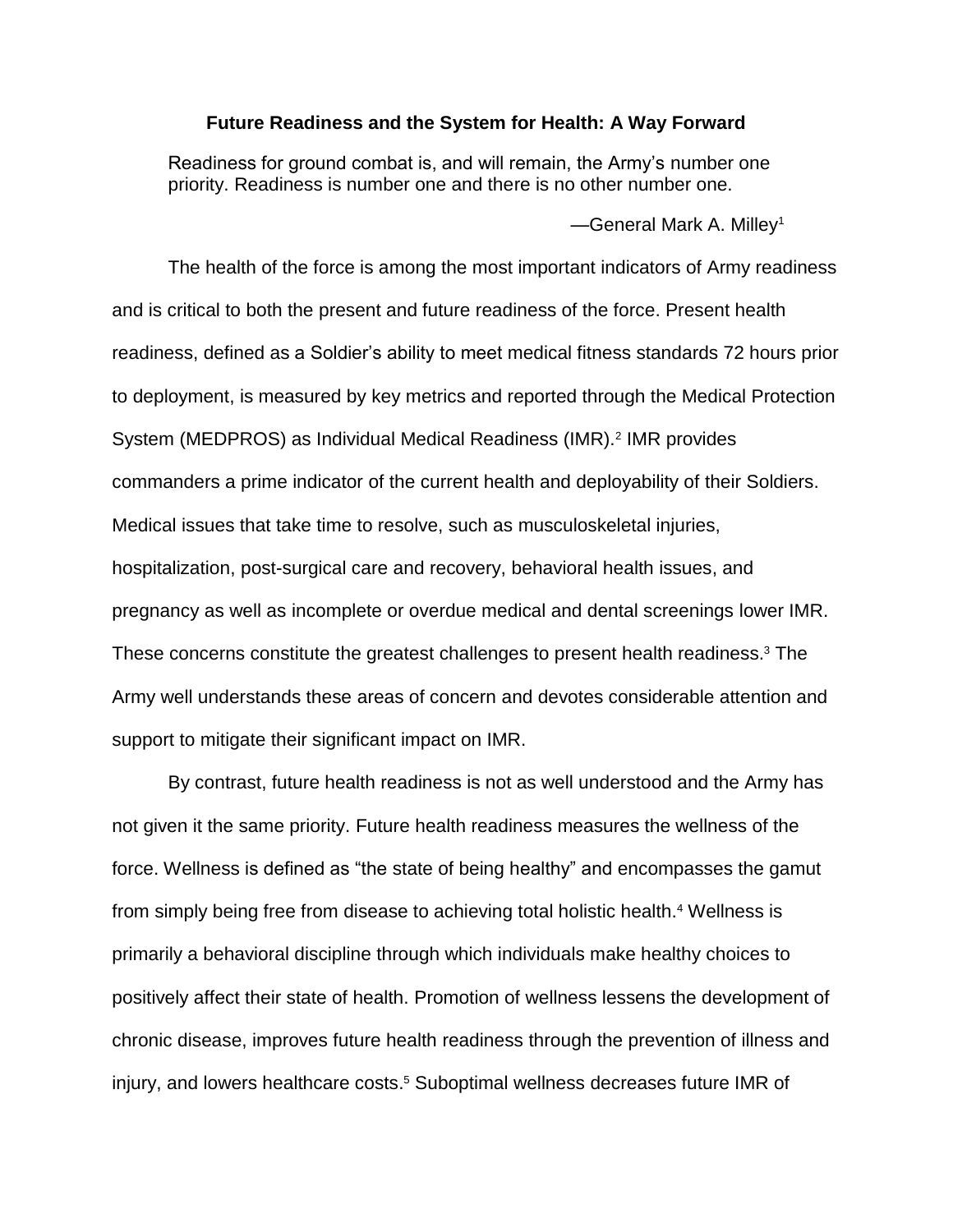senior service members, produces unhealthy family members and retirees, and increases Department of Defense (DoD) healthcare costs for the treatment of chronic disease. In 2012, the DoD spent \$52 million on healthcare accounting for 10% of the entire Defense budget.<sup>6</sup> Rising DoD healthcare costs remain a significant concern in a limited budgetary environment threatening the military's ability to train and modernize the force.

Unfortunately, the Army does not currently utilize a system to effectively monitor or materially shape future health readiness. Though MEDPROS is an excellent data system, it includes very few metrics that indicate a Soldier's level of wellness, chronic disease, or future health readiness. Incorporating future health readiness metrics into MEDPROS would provide a better overall measure of a unit's total health readiness and allow commanders to both accurately gauge the true health of their unit and individually engage Soldiers to adopt behaviors that lead to better health. Without an accurate picture of total health readiness, the Army risks future readiness and increased healthcare costs. To improve the health of the force and lower DoD healthcare costs, how can the Army best measure and increase future health readiness?

This paper examines the need for an improved future health readiness posture in the Army. It evaluates current readiness standards, health statistics and healthcare costs for both the American public and the Army, recognized best practices for individual and organizational health promotion, and the Army's System for Health initiative. It then offers recommendations to improve future health readiness through holistic change in Army systems, programs, and regulations.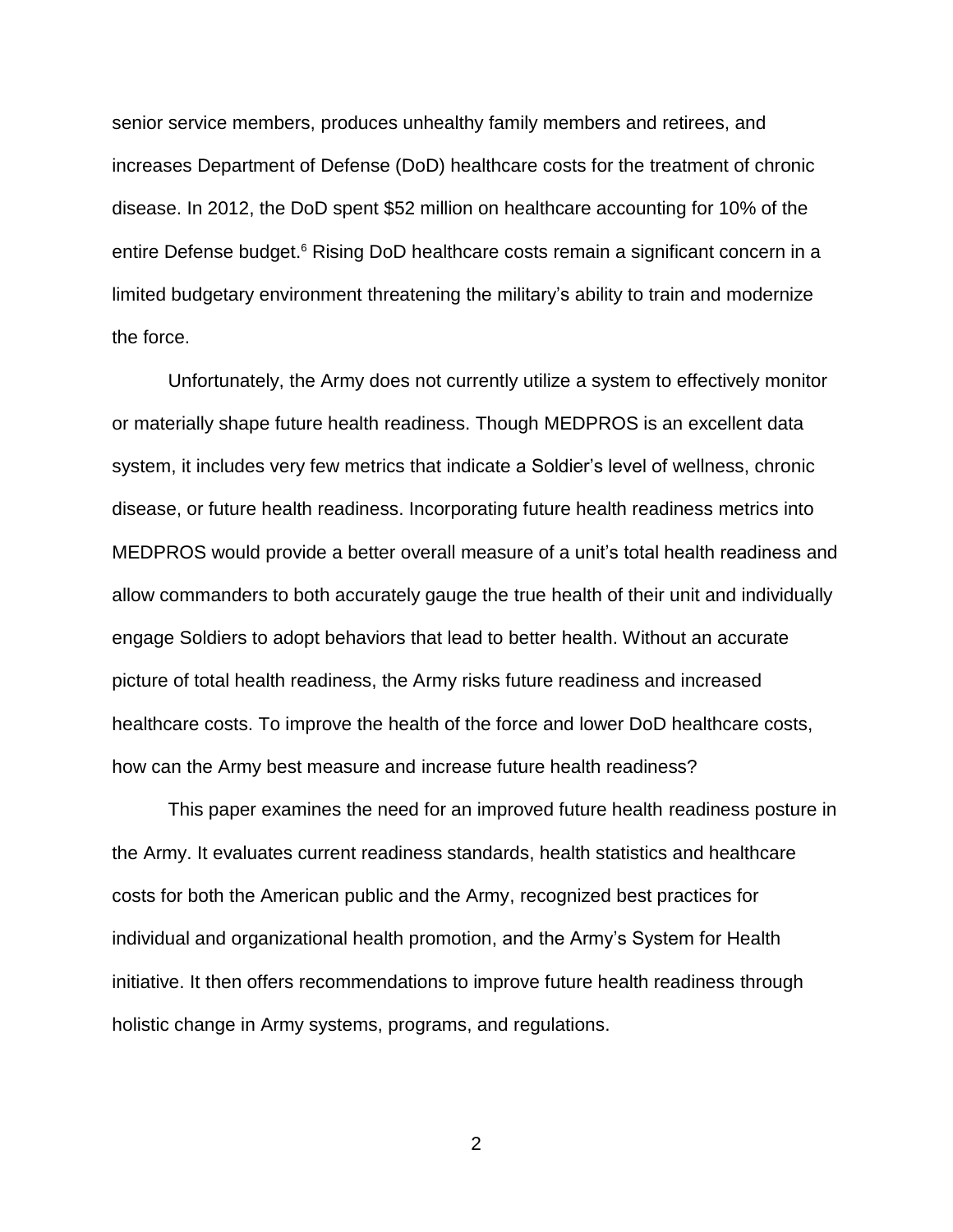### Readiness

Army Regulation 525-30 (*Army Strategic Readiness*) defines readiness as the ability to "provide sufficient, capable units to support the national military strategy." <sup>7</sup> The Army assesses readiness through measurement of preparation in six areas: manning, training, capacities and capabilities, equipping, sustaining, and installations. The health of the force is one of the leading indicators of Army manning readiness and is reliant on the medical fitness of the Army's Soldiers measured through IMR. <sup>8</sup> Though there is no commonly recognized definition for "medical readiness" or "medical fitness" in civilian health literature, Army Regulation 40-501 (Standards of Medical Fitness) establishes criteria that Army medical providers use to judge the medical fitness of Soldiers. Soldiers must meet the standards listed in Table 1 to be considered medically fit.

Table 1. General Standards of Medical Fitness (per AR 40-501)<sup>9</sup>

1. Free from contagious diseases, medical conditions, and physical defects that could endanger the health or well-being of other Soldiers

2. Free from medical conditions or physical defects that would require significant lost duty time for treatment or hospitalization

3. Free from medical conditions or physical defects that would likely result in separation from service for medical unfitness

4. Medically capable of satisfactorily completing required training and performing military duties

5. Medically adaptable to the military environment without geographic limitations

6. Medically capable of performing military duties without compromising or aggravating existing physical defects, medical conditions, health, or well-being

7. Dependence on certain medications, appliances, or dietary restrictions, frequent special treatments, or requirements for frequent clinical monitoring must not compromise or aggravate existing physical defects, medical conditions, health, well-being, or ability to perform military duties

Ensuring the health of the force is an individual responsibility of Soldiers and a

command responsibility of unit commanders supported by the Army Medical

Department (AMEDD). Individual medical readiness for each Soldier is evaluated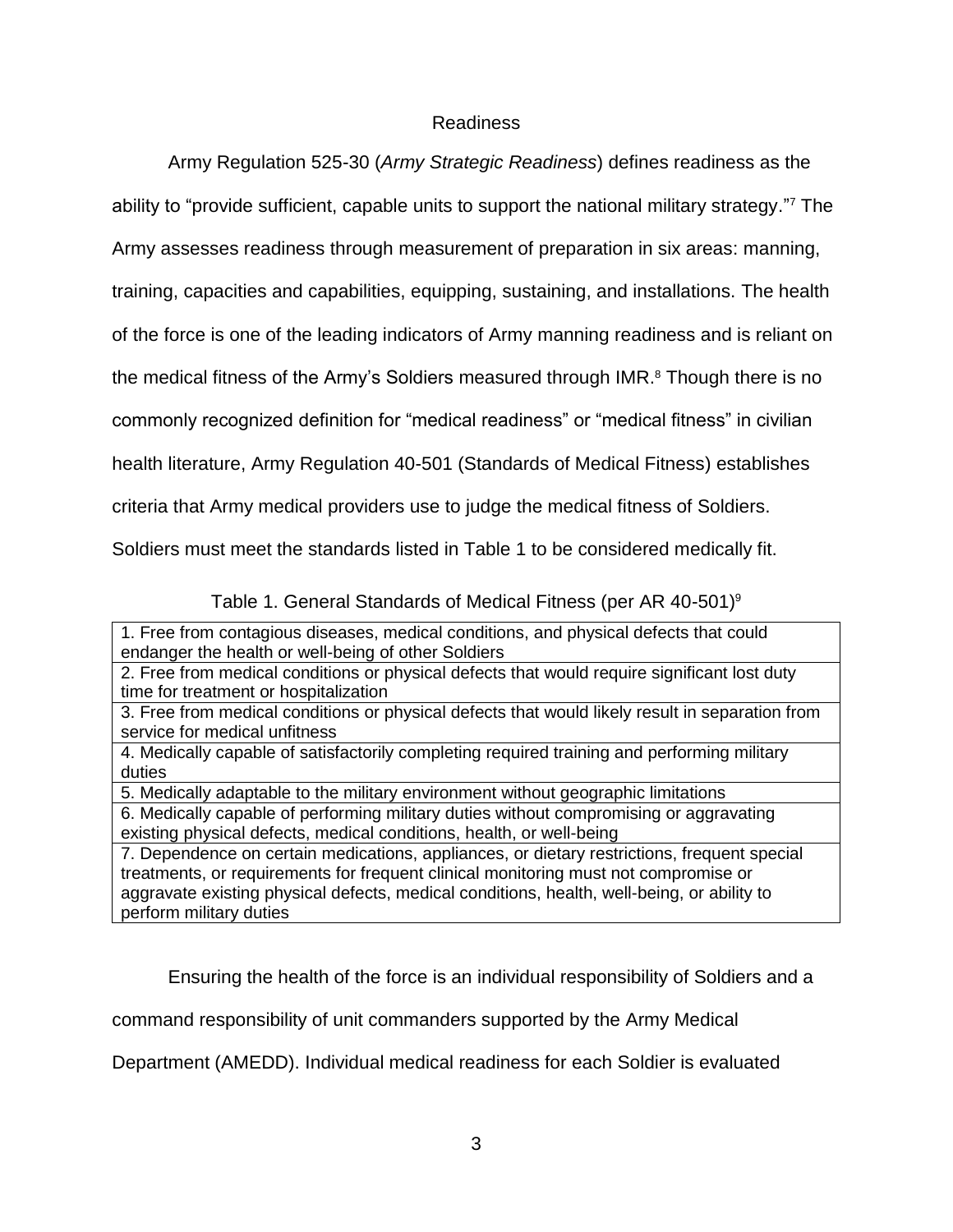regularly and reported through MEDPROS. Table 2 outlines the categories of IMR reported through MEDPROS.

Table 2. Elements of Individual Medical Readiness (per AR 40-501)<sup>10</sup>

| 1. Health assessment (measured by the Periodic Health Assessment every 15 months)                                                                                                |
|----------------------------------------------------------------------------------------------------------------------------------------------------------------------------------|
| 2. Deployment limiting medical conditions (including hospitalization, pregnancy, permanent<br>and temporary non-deployable conditions, and Soldiers in Warrior Transition Units) |
| 3. Dental readiness                                                                                                                                                              |
| 4. Immunizations                                                                                                                                                                 |
| 5. DNA specimen                                                                                                                                                                  |
| 6. Current HIV status                                                                                                                                                            |
| 7. Hearing readiness                                                                                                                                                             |
| 8. Vision readiness                                                                                                                                                              |
| 9. Women's readiness                                                                                                                                                             |

Soldiers are considered "ready" if they meet all medical requirements or can meet requirements within 72 hours.<sup>11</sup> IMR is a gauge of present health readiness, a measure of the Army's ability to deploy a healthy force capable of accomplishing missions in a global environment. In 2014, active-duty Army IMR was 83%. One-third of Soldiers who were not medically ready had overdue or incomplete medical and dental readiness requirements, categorized as Medical Readiness Category 4 (MRC4) in MEDPROS. Of the two-thirds of Soldiers who were not medically ready due to diagnosed medical or dental conditions, 75% were still not medically ready in the following 30 days, categorized as MRC3B in MEDPROS. <sup>12</sup> Present health readiness is a difficult metric to materially improve due to population dynamics and the natural course of presentation, treatment, and recovery inherent to medical conditions. Significant improvements to IMR have been achieved through command engagement and resolution of MRC4 populations and utilization of organizational medical assets. For instance, physical therapists embedded in operational units make significant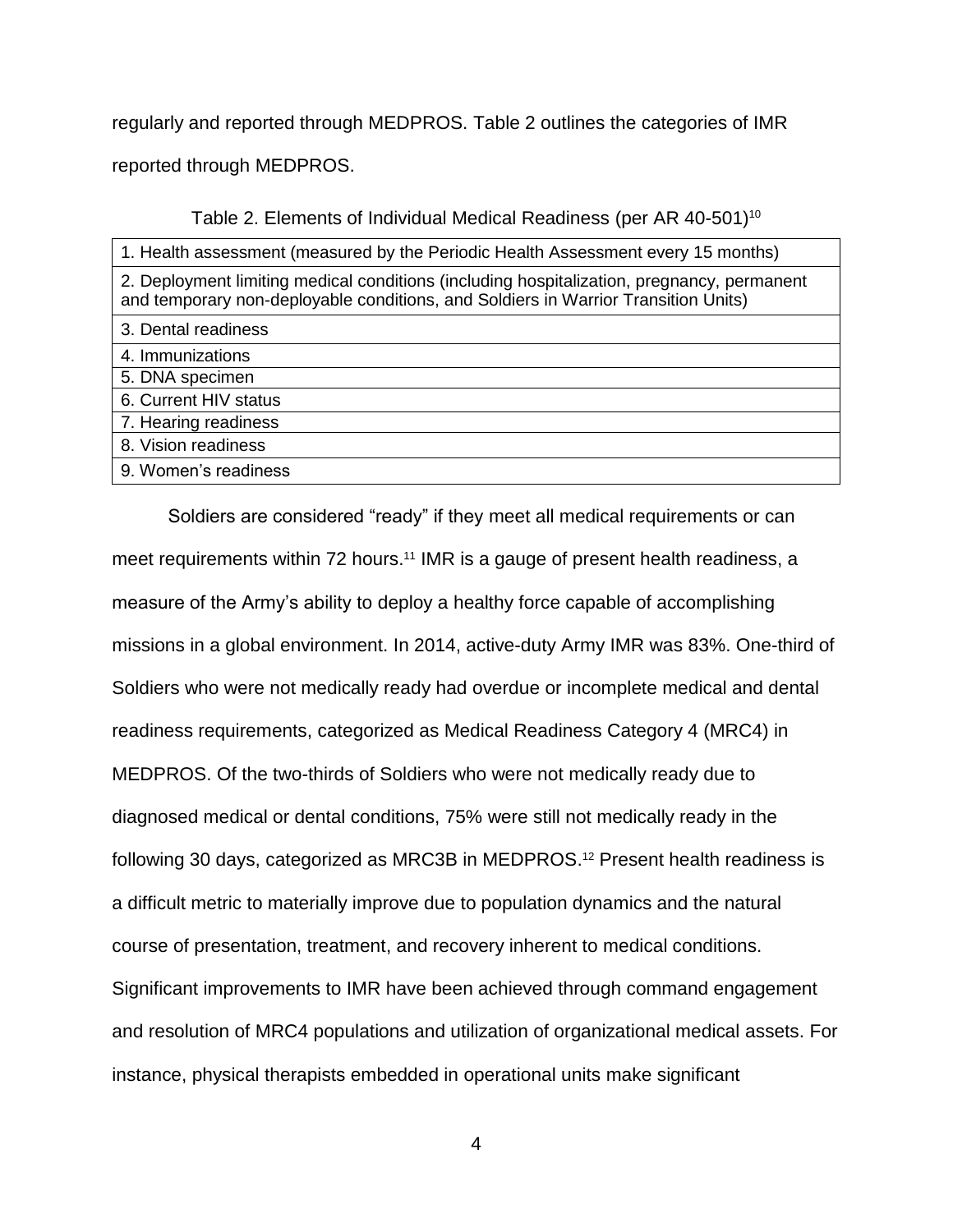improvements in injury prevention, return to duty, and overall IMR rates compared to units with no physical therapist present.<sup>13</sup> IMR remains a complex issue negatively impacting present health readiness and is currently under study by senior Army leadership.<sup>14</sup>

Future health readiness can be considered in two important aspects: the future health of the force and the economic impact of rising healthcare costs on DoD budgets.

### Future Health of the Force

Due to the medical fitness standards required to enter military service, the Army is typically a collection of young, healthy individuals. The requirements of military service generally lead to habits that promote health, such as daily physical fitness training, maintenance of healthy weight, physical and virtual social networks, and periodic health assessments through readily accessible healthcare services. Table 3 summarizes a comparison of behaviors and measurements between active-duty Soldiers and civilian estimates.

| Measure                                            | Army  | U.S. Population |
|----------------------------------------------------|-------|-----------------|
| Physical Activity <sup>15</sup>                    | 79.6% | 43.5%           |
| Weight, Healthy Weight (BMI 19-25) <sup>16</sup>   | 30.8% | 30.8%           |
| Weight, Overweight (BMI 25.1-29.9) <sup>17</sup>   | 52.6% | 33.3%           |
| Weight, Obesity (BMI > 30) <sup>18</sup>           | 16.1% | 33.9%           |
| Nutrition, Fruits 3x/day <sup>19</sup>             | 10.8% | 13.1%           |
| Nutrition, Vegetables 3x/day <sup>20</sup>         | 12.9% | 8.9%            |
| Sleep, $>7$ hours/night <sup>21</sup>              | 38.1% | 65.2%           |
| Chronic Disease, High Blood Sugar <sup>22</sup>    | 1.9%  | 12.3%           |
| Chronic Disease, High Cholesterol <sup>23</sup>    | 14.7% | 29.5%           |
| Chronic Disease, High Blood Pressure <sup>24</sup> | 17.9% | 32.2%           |
| Tobacco, Smoking <sup>25</sup>                     | 27.0% | 20.6%           |
| Tobacco, Smokeless <sup>26</sup>                   | 13.7% | 2.3%            |
| Alcohol, Binge Drinking <sup>27</sup>              | 31.8% | 27.1%           |

Table 3. Health Measures Comparison between Active-Duty Soldiers and U.S. Civilian Population

<sup>\*\*</sup>BMI = Body Mass Index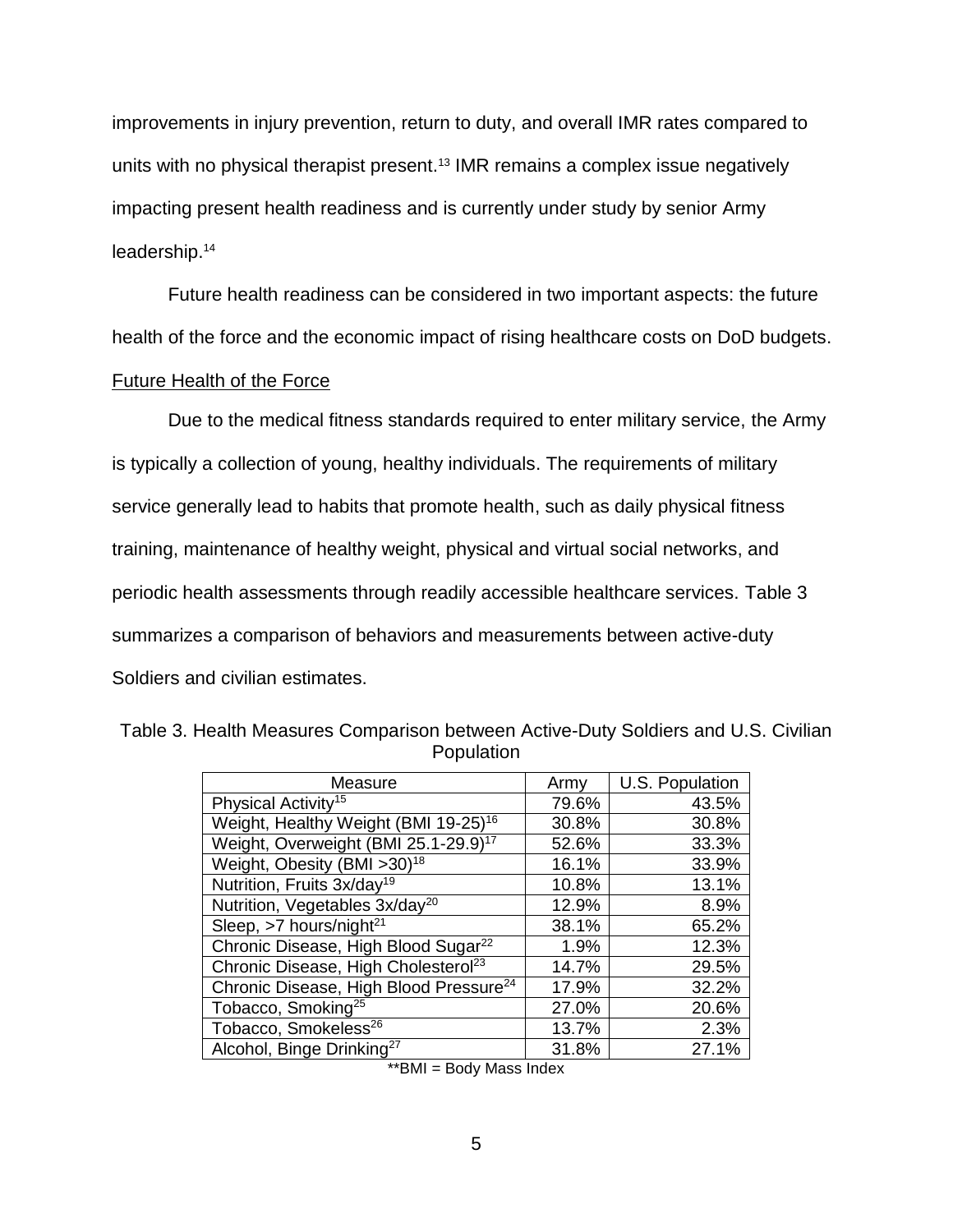Conversely, many Soldiers report unhealthy habits including improper nutrition, tobacco use, alcohol misuse, risky behaviors, and poor sleep habits.<sup>28</sup> If not monitored and engaged, Soldiers and their Families may acquire unhealthy behaviors that lead to poor health, development of preventable chronic disease, and decreased future health readiness.

Age plays a multifactorial role in IMR: 12% of Soldiers aged 45 and older are MRC3B while only 7% of Soldiers aged 25 and younger are MRC3B.<sup>29</sup> Myriad agerelated factors place older service members at higher risk for non-readiness including higher rates of injury, behavioral health issues, chronic illness, obesity, and sleep disorders. <sup>30</sup> Chronic disease and obesity place Soldiers at increased risk for musculoskeletal injuries, poor physical conditioning that negatively impacts mission accomplishment, and non-deployability due to health conditions that cannot be supported medically in austere environments. Table 4 compares the incidence of conditions that risk future non-deployability by Soldier age group and gender.

Compared to the average American, Soldiers exercise twice as often and experience half as much chronic disease and obesity. Unfortunately, Soldiers exceed American averages for tobacco use and binge drinking while failing to get recommended amounts of sleep twice as often as the public. Increased rates of obesity and chronic disease in older Soldiers are a significant concern to future health readiness. As they age, Soldiers demonstrate three to seven-fold increases in rates of obesity and chronic disease. Half of all Army retirees seen clinically in military treatment facilities (MTF) are obese based on BMI measurements far exceeding national norms for comparable age groups.31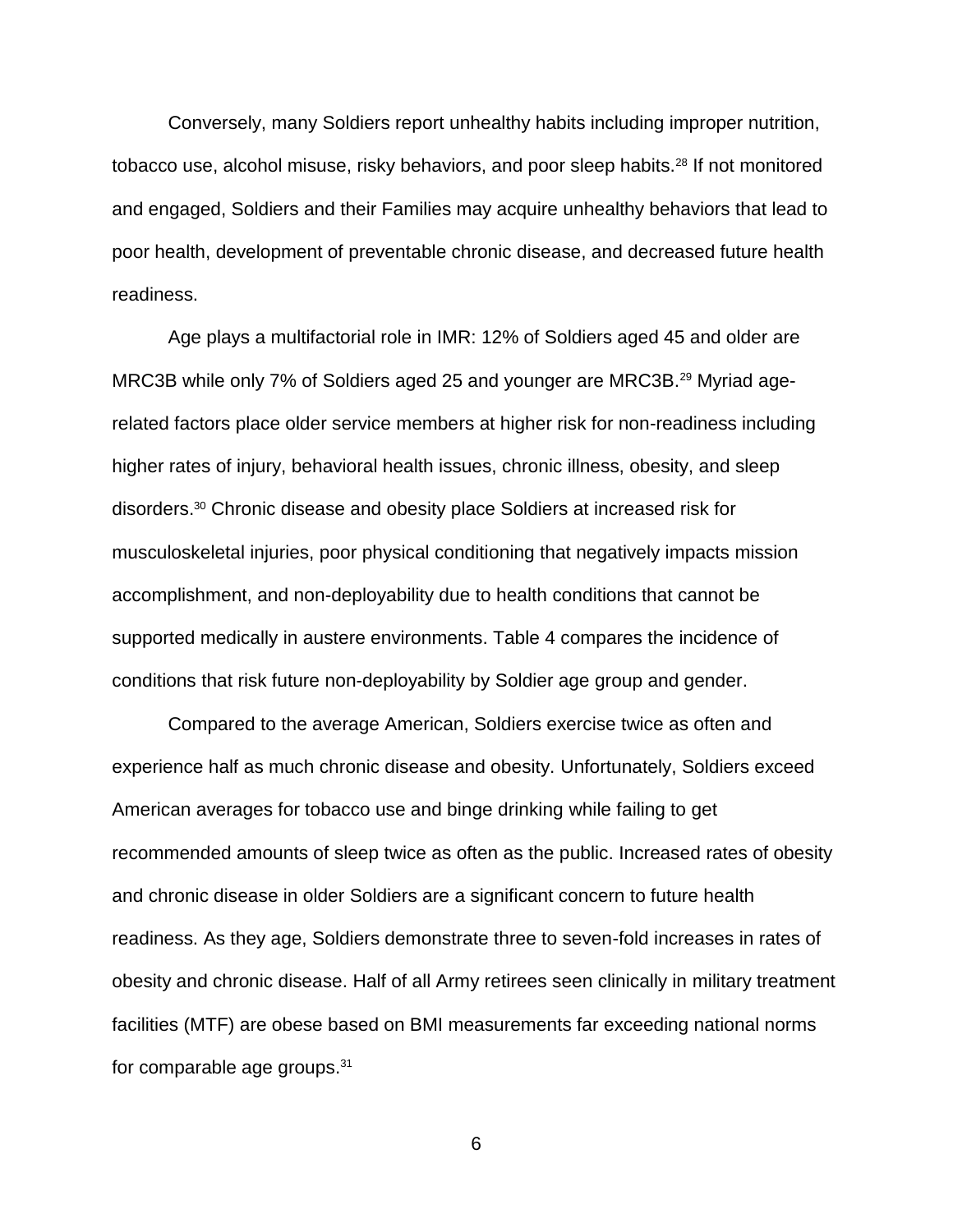| Condition                                  |         | Age $< 25$ | Age > 45 |         |
|--------------------------------------------|---------|------------|----------|---------|
|                                            | Male    | Female     | Male     | Female  |
| Injuries per 1,000 Soldiers <sup>32</sup>  | 997.0   | 1,552.9    | 2,087.9  | 2,649.3 |
| Behavioral Health Disorders <sup>33</sup>  | 9.3%    | 18.9%      | 17.4%    | 29.1%   |
| Chronic Disease <sup>34</sup>              | $6.0\%$ | $9.7\%$    | 43.6%    | 50.2%   |
| Obesity (BMI $> 30$ ) <sup>35</sup>        | 6.2%    | 4.0%       | 22.2%    | 14.5%   |
| Tobacco Use <sup>36</sup>                  | 35.4%   | 14.3%      | 21.3%    | 14.4%   |
| Sleep Disorder <sup>37</sup>               | $3.9\%$ | 4.8%       | 32.3%    | 23.8%   |
| Substance Abuse Disorder <sup>38</sup>     | 2.0%    | 1.4%       | 1.2%     | 0.7%    |
| Chlamydia per 1,000 Soldiers <sup>39</sup> | 20.5    | 76.8       | 1.5      | 2.5     |

Table 4. Health Condition Incidence among Active-Duty Soldiers by Age & Gender

The Army is a representative microcosm of the American population and current Army health trends are a reflection of larger health issues in our society. According to the Centers for Disease Control and Prevention (CDC), chronic disease, namely heart disease including stroke, cancer, diabetes, and lung disease, accounts for the majority of health-related morbidity, disability, mortality, and cost in the United States.<sup>40</sup> In 2012, half of all Americans had at least one chronic medical condition and 25% had two or more. In 2010, seven out of the top ten causes of death in America were attributed to chronic disease with 48% of all deaths occurring from heart disease or cancer.<sup>41</sup> Significant morbidity and disability are attributable to diabetes and arthritis.

Five purely behavioral elements significantly increase an individual's risk for the development of chronic disease: obesity, lack of physical activity, diets both low in fruits and vegetables and high in sodium and saturated fat, excessive alcohol use, and tobacco use and exposure.<sup>42</sup> Independently, high blood pressure also increases the risk of developing chronic disease. In 2011, the CDC estimated that one in three Americans are clinically obese, defined as a BMI greater than 30. Fifty-two percent of Americans do not get enough aerobic activity and 76% do not get enough muscular activity. Ninety percent of Americans consume excessive amounts of salt and approximately one-third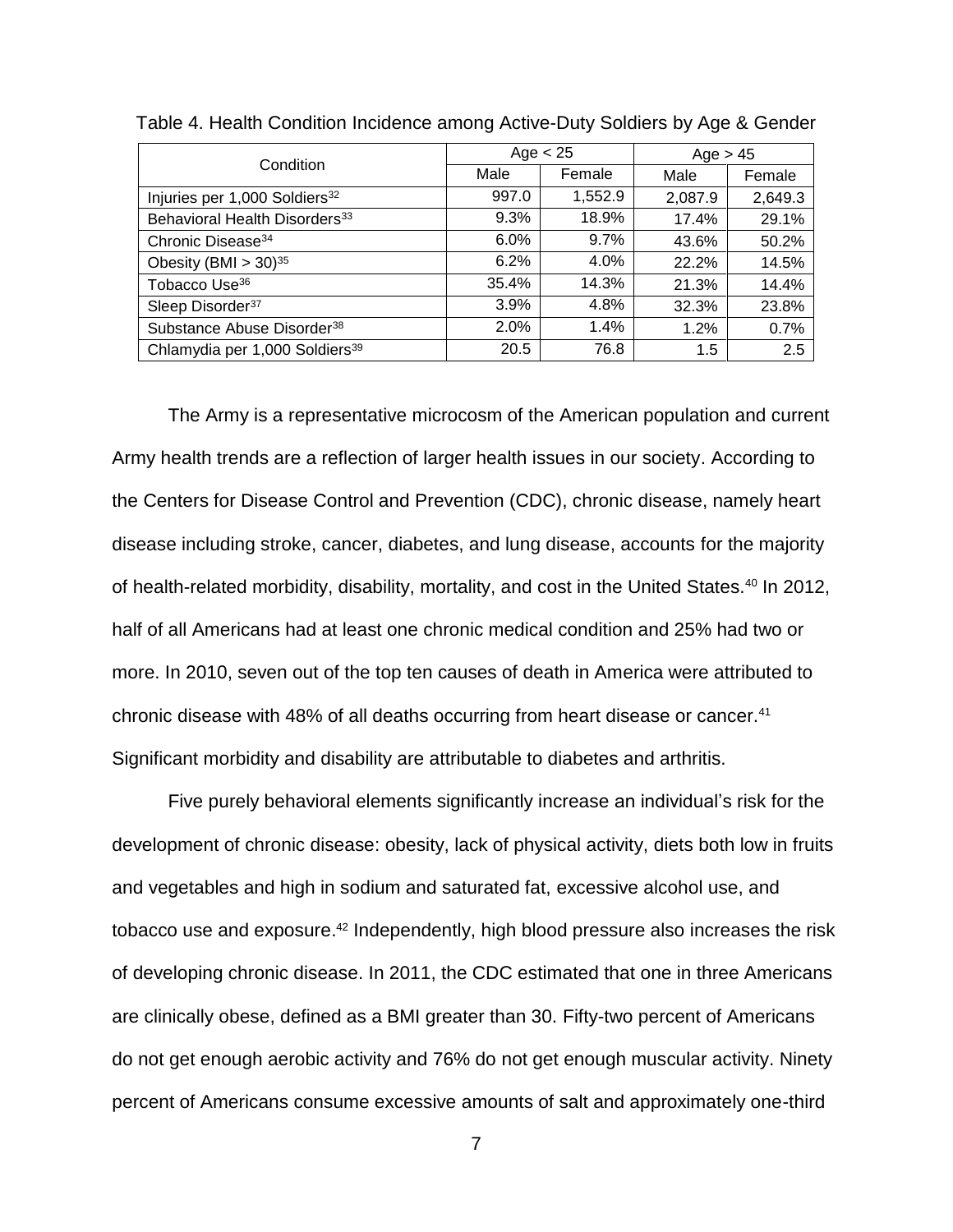eat fruits and vegetables less than once daily. Twelve percent of Americans binge drink more than four times per month accounting for 88,000 deaths annually. Tobacco use is the leading cause of preventable death in the United States accounting for 480,000 deaths annually. Forty-seven percent of Americans have at least one major risk factor for heart disease or stroke including uncontrolled blood pressure, uncontrolled elevated low-density lipoprotein also referred to as LDL cholesterol, or smoking.<sup>43</sup>

### Economic Impact of Rising DoD Healthcare Costs

Much of the healthcare provided in later life surrounds treatment of preventable chronic diseases. As active-duty and retiree populations age, the incidence of these diseases and their associated costs to DoD grow. Ever rising DoD healthcare costs in an environment of budgetary constraint, constant operations tempo, and pressing requirements to train and modernize the force place significant and potentially unsustainable strain on Army budgets and priorities.

In 2012, DoD spent \$52 billion on military healthcare (MHC) providing insurance coverage through TRICARE and medical services to 10 million eligible beneficiaries. MHC spending in 2012 accounted for 10% of the total DoD budget. The MHC budget is comprised of the Defense Health Program (DHP), Military Personnel (MP), and military construction (MILCON). The DHP finances TRICARE, operations and maintenance, civilian pay and benefits, Research, Development, Test, and Evaluation, and procurement and was funded at \$32.3 billion accounting for 61% of the MHC budget in 2012. Military personnel finances TRICARE for Life (TFL) and military pay and benefits and was funded at \$18.9 billion accounting for 36% of the MHC budget in 2012. MILCON was funded at \$1.1 billion in 2012 accounting for 2% of the MHC budget. In 2012, DHP paid \$15 billion for healthcare provided in MTF, also known as the direct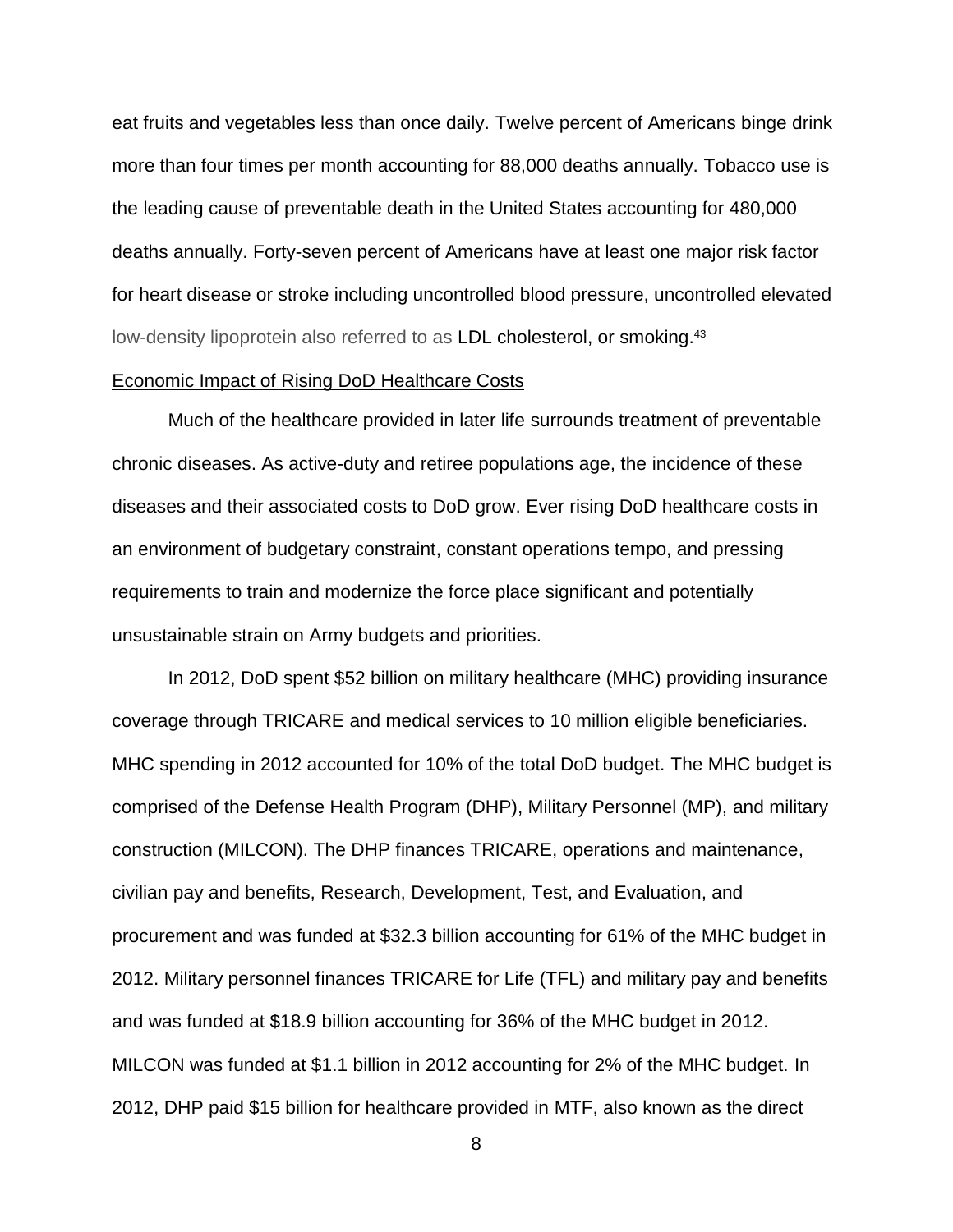care system, and \$15.4 billion for healthcare purchased in the TRICARE network outside MTF.<sup>44</sup> At least \$1B of annual DoD healthcare expenditures pay for the medical effects of overweight and obese patients.<sup>45</sup>

Multiple factors are responsible for the rising cost of MHC including expansion of TRICARE benefits (namely the TFL program), increased utilization of TRICARE by eligible beneficiaries, and, to a lesser extent, costs associated with the conflicts in Iraq and Afghanistan. <sup>46</sup> Created in 2002, TFL provides cost-free supplemental insurance for outpatient healthcare to Medicare-eligible military retirees who pay premiums through Medicare Part B. The TFL costs DoD \$10 billion annually, accounts for 20% of MHC spending, and primarily covers outpatient treatment of chronic disease. <sup>47</sup> Economic factors drive increased utilization of TRICARE as the health insurance payer of choice for eligible beneficiaries. Americans who participate in employer-sponsored health insurance spend approximately \$6,000 annually in premiums and co-pays per family compared to \$1,000 per family for beneficiaries receiving similar benefits through TRICARE.<sup>48</sup>

Since 1996, DoD's annual costs to administer and provide health insurance coverage through TRICARE tripled from approximately \$4,000 to \$12,000 per family. Over the same period, TRICARE beneficiary fees experienced no growth.<sup>49</sup> Over the past 20 years, the TRICARE benefit has advanced with the private sector, often surpassing it, while the beneficiary's financial obligation to share the responsibility of that coverage has remained flat. The TRICARE beneficiaries effectively receive three times the benefit of 20 years ago while paying 84% less for their health coverage than the average American. The burden for maintaining this outstanding health benefit falls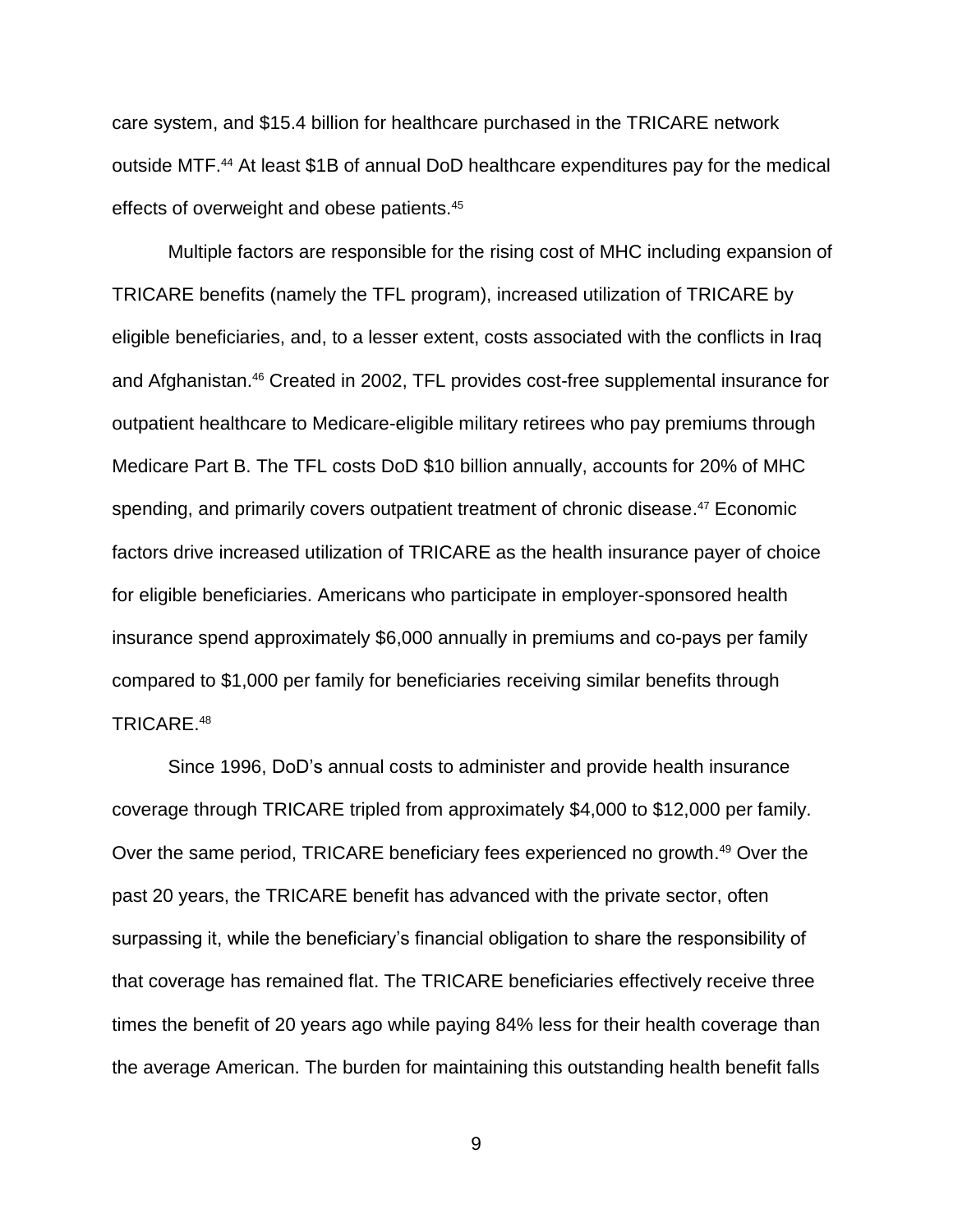primarily on the DoD. From 2000-2012, DoD healthcare expenditures grew 130% after growing only 14% in the preceding ten years.<sup>50</sup> The Congressional Budget Office estimates that MHC will account for 11% of DoD spending by 2028 and could go higher if DoD budgets decrease and MHC costs continue without restrictions.<sup>51</sup>

Consistent with trends experienced by DoD, costs for the management of chronic disease in the U.S. population are staggering. In 2010, 86% of all healthcare dollars were spent on people with one or more chronic illness.<sup>52</sup> Chronic healthcare conditions and their associated costs to the U.S. healthcare industry are listed in Table 5.

| <b>Chronic Condition</b>        | <b>Healthcare Costs</b> |  |
|---------------------------------|-------------------------|--|
| <b>Heart Disease and Stroke</b> | \$315.4 B               |  |
| Cancer                          | \$157 B                 |  |
| <b>Diabetes</b>                 | \$245 B                 |  |
| <b>Arthritis</b>                | \$128 B                 |  |
| Obesity                         | \$147 B                 |  |
| Smoking                         | \$289 B*                |  |
| Alcohol, excessive use          | \$223.5 B*              |  |

Table 5. U.S. Healthcare Costs by Chronic Condition from CDC <sup>53</sup>

\*Includes healthcare expenses and lost productivity

Best Practices for Individual and Organizational Health Promotion Wellness fosters optimal health and is directly related to healthy behavior and individual choice supported by organizational and environmental factors. To improve wellness, prevent chronic disease and injury, and reduce healthcare costs, the Army must ensure that its health promotion practices are founded on evidence-based methodologies and industry best practices that achieve these goals.

In its 2015 report, *From Evidence to Practice: Workplace Wellness that Works*, the Institute for Health and Productivity Studies (IHPS) at Johns Hopkins University's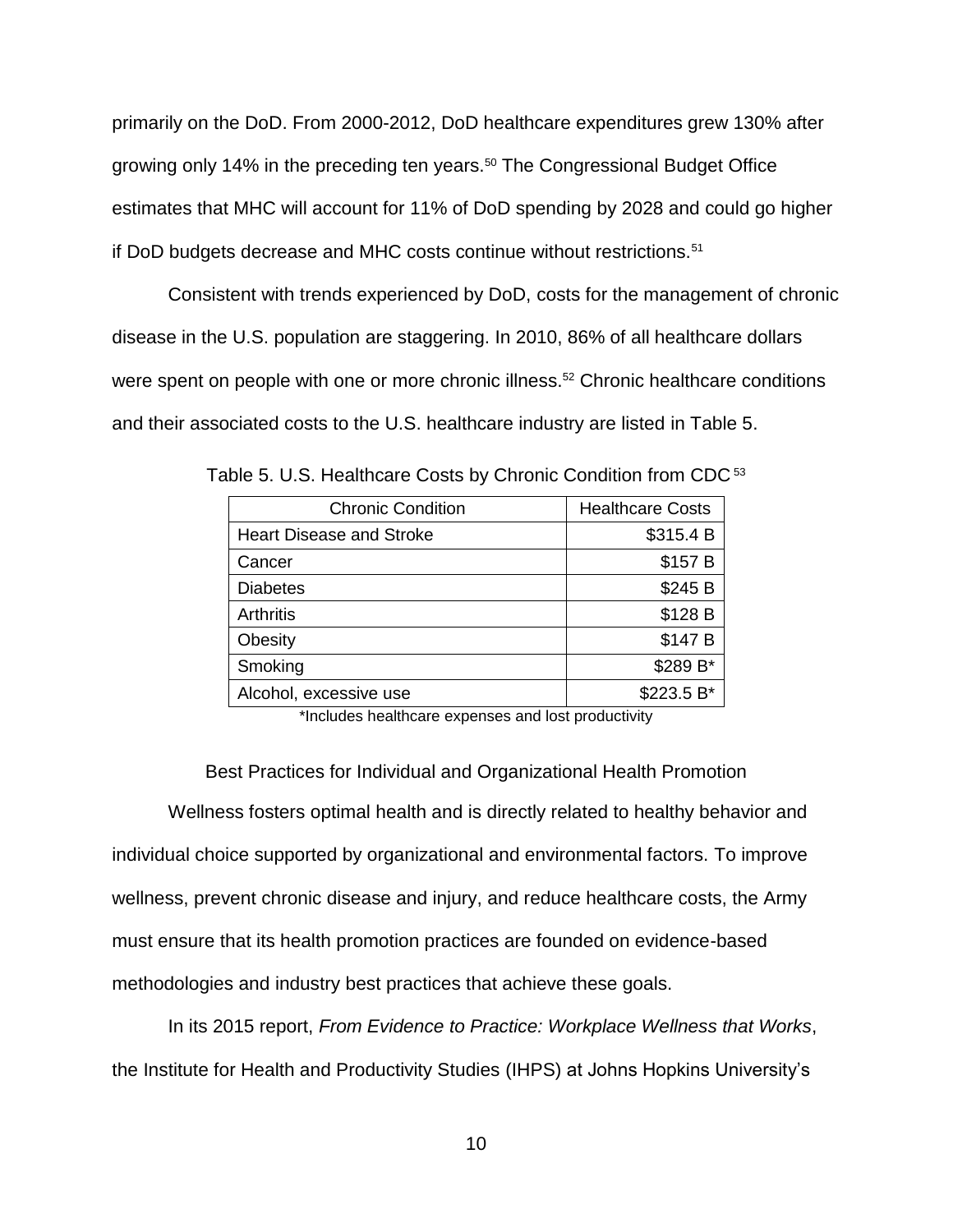Bloomberg School of Public Health published a list of health measures and best practices that organizations should emulate to improve employee wellness through effective health promotion program design. Table 6 lists recognized best practices and recommendations for maximizing individual health promotion.

| <b>Individual Best Practice</b>                                 | Recommendation                                                                                                                                                    |
|-----------------------------------------------------------------|-------------------------------------------------------------------------------------------------------------------------------------------------------------------|
| Physical Activity <sup>54</sup>                                 | -Moderate-intensity physical activity for a minimum of 150<br>minutes per week or high-intensity physical activity for 75<br>minutes per week (adults aged 18-55) |
| <b>Healthy Nutrition and</b><br>Weight Management <sup>55</sup> | -Eat 4-5 cups of fruit daily<br>-Eat 4-5 cups of vegetables daily<br>-Limit intake of solid fats, added sugars, and refined grains                                |
| Sleep <sup>56</sup>                                             | -At least 7 hours of quality sleep each night                                                                                                                     |
| Tobacco Cessation <sup>57</sup>                                 | -Do not use tobacco in any form                                                                                                                                   |
| Alcohol Moderation <sup>58</sup>                                | -Do not exceed 4 alcoholic drinks in any one day<br>-Women should not exceed 7 drinks per week<br>-Men should not exceed 14 drinks per week                       |
| Stress Management <sup>59</sup>                                 | -Minimize stress as much as possible, especially at work                                                                                                          |
| Social Connectedness <sup>60</sup>                              | -Build and maintain numerous robust social connections                                                                                                            |
| <b>Clinical Preventive</b><br>Screening <sup>61</sup>           | -Perform regular recommended clinical preventive screenings                                                                                                       |

Table 6. IHPS Best Practices for Individual Health Promotion

Adults should undergo clinical preventive screenings as outlined by the United States Preventive Services Task Force (USPSTF). The USPSTF recommends agebased or annual screening by condition where significant preventive benefit of the intervention is demonstrated through recognized medical evidence.<sup>62</sup> In military-aged adults, the USPSTF recommends screening and intervention for 27 preventable or supportive conditions. Each of these USPSTF recommendations is based on clear medical evidence demonstrating clinical efficacy, preventive health benefit, economic value, and statistical relevance. Table 7 lists the USPSTF "A" and "B" level recommendations applicable to military-aged adults.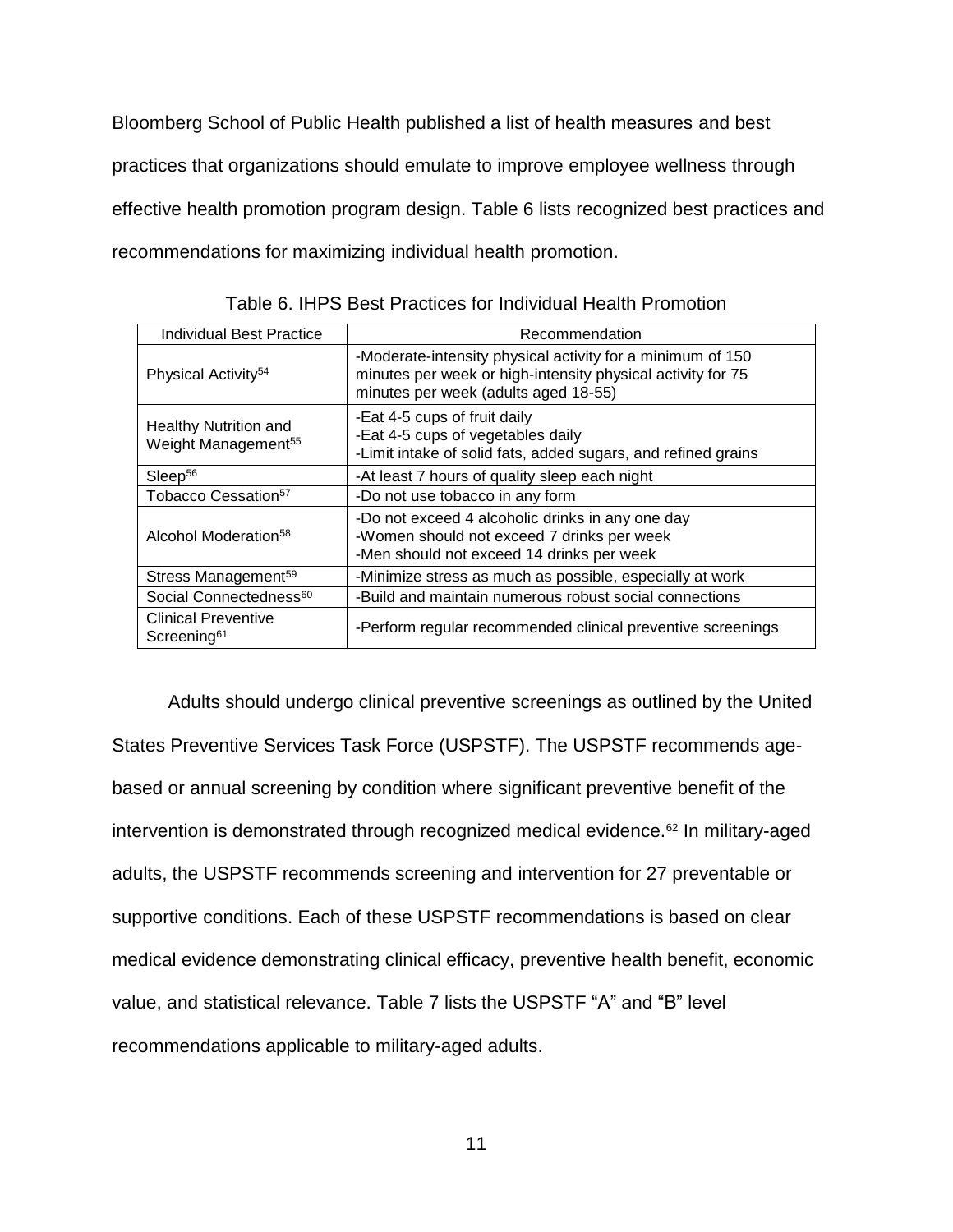| Recommendation                                 | Men                     | Women                   | <b>Special Population</b>                                           |
|------------------------------------------------|-------------------------|-------------------------|---------------------------------------------------------------------|
| <b>Alcohol Misuse Screening</b>                | X                       | X                       |                                                                     |
| Aspirin for Prevention of                      |                         |                         | Men $>$ age 45                                                      |
| X<br>Cardiovascular Disease                    |                         | X                       | Women > age 55                                                      |
| <b>Bacteriuria Screening</b>                   |                         | X                       | Pregnancy                                                           |
| <b>BRCA Cancer Screening</b>                   |                         | $\overline{\mathsf{x}}$ | <b>BRCA Family History</b>                                          |
| <b>Breast Cancer Preventive</b><br>Medications |                         | X                       | > Age 35 with risk factors                                          |
| <b>Breast Cancer Screening</b>                 |                         | X                       | > Age 40-50                                                         |
| <b>Breastfeeding Counseling</b>                |                         | $\overline{\mathsf{x}}$ | Pregnancy and postpartum                                            |
| <b>Cervical Cancer Screening</b>               |                         | X                       | > Age 21                                                            |
| Chlamydia Screening                            |                         | X                       | < Age 24 sexually active and others at<br>risk                      |
| <b>Colorectal Cancer Screening</b>             | X                       | X                       | > Age 50                                                            |
| <b>Depression Screening</b>                    | X                       | $\sf X$                 | At every clinical visit                                             |
| <b>Diabetes Screening</b>                      | $\overline{\mathsf{x}}$ | $\overline{\mathsf{x}}$ | For chronic blood pressure >135/80                                  |
| <b>Folic Acid Supplementation</b>              |                         | $\mathsf X$             | Fertile women                                                       |
| <b>Gestational Diabetes Screening</b>          |                         | $\overline{\mathsf{X}}$ | Pregnancy                                                           |
| Gonorrhea Screening                            |                         | X                       | < Age 25 sexually active and others at<br>risk                      |
| <b>Hepatitis B Screening</b>                   |                         | X                       | Pregnancy                                                           |
| <b>Hepatitis C Screening</b>                   | X                       | X                       | Born between 1945 and 1965 and others<br>at risk                    |
| <b>High Blood Pressure Screening</b>           | X                       | X                       | At every clinical visit                                             |
| <b>HIV Screening</b>                           | X                       | X                       | All age 15-65, pregnancy, and others at<br>risk                     |
| Intimate Partner Violence<br>Screening         |                         | X                       | Childbearing age                                                    |
| Iron Deficiency Anemia<br>Screening            |                         | X                       | Pregnancy                                                           |
| <b>Lipid Screening</b>                         | X                       | X                       | All men > age 35 and men and women at<br>risk > age 20              |
| <b>Obesity Screening</b>                       | X                       | X                       | At every clinical visitrefer BMI >30 to<br>behavioral interventions |
| Sexually Transmitted Infection<br>Counseling   | X                       | X                       | Sexually active at increased risk                                   |
| <b>Skin Cancer Counseling</b>                  | X                       | X                       | $<$ Age 24                                                          |
| Syphilis Screening                             |                         | $\overline{\mathsf{x}}$ | Pregnancy                                                           |
| <b>Tobacco Counseling</b>                      | X                       | X                       | At every clinical visit                                             |

Table 7. USPSTF Screening Recommendations<sup>63</sup>

Enterprise commitment to provide leadership, resources, programs, and

environments that foster healthy behavior and well-being bolsters individual wellness.

Table 8 lists recognized best practices and criteria for organizational health promotion.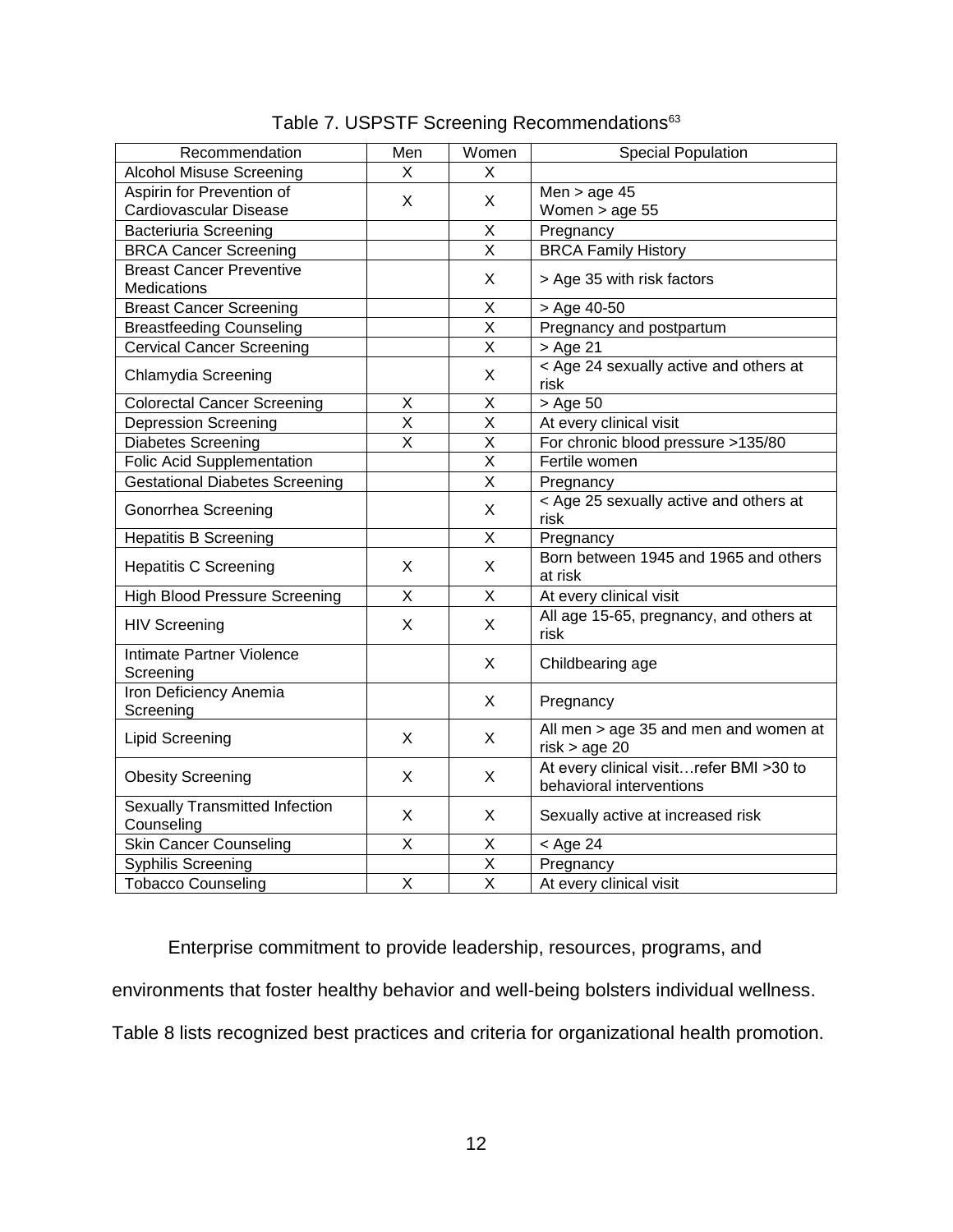| <b>Organizational Best Practice</b> | Criteria                                                                  |  |  |  |
|-------------------------------------|---------------------------------------------------------------------------|--|--|--|
|                                     | -Leaders model desired behaviors                                          |  |  |  |
| Leadership Commitment and           | -Leaders demonstrate strong commitment to health promotion                |  |  |  |
| Support                             | -Leaders establish work environment promoting healthy lifestyles          |  |  |  |
|                                     | -Leaders provide resources for health programs                            |  |  |  |
|                                     | -Health promotion permeates organizational culture and ethic              |  |  |  |
|                                     | -Demonstrated by leader commitment and participation                      |  |  |  |
| Create a "Culture of Health"        | -Creation of health promoting organizational policies                     |  |  |  |
|                                     | -Provision of adequate longitudinal resourcing of programs                |  |  |  |
|                                     | -Employee integration in program creation and maintenance                 |  |  |  |
|                                     | -Strategic communications are frequent, informationally varied, multi-    |  |  |  |
| <b>Strategic Communications</b>     | media, and specific to the intended audience                              |  |  |  |
|                                     | -Employee incentives of gravity, magnitude, and permanence                |  |  |  |
| <b>Smart Incentives</b>             | -Examples: lower insurance premiums or robust benefit plans               |  |  |  |
|                                     | -Incentives of little monetary value rarely produce longitudinal behavior |  |  |  |
|                                     | change                                                                    |  |  |  |
|                                     | -Active engagement of employees in program design, implementation,        |  |  |  |
|                                     | participation, and feedback                                               |  |  |  |
| Employee Engagement                 | -Creation of wellness committees                                          |  |  |  |
|                                     | -Collaboration with unions and employee advocacy groups                   |  |  |  |
|                                     | -Family member involvement                                                |  |  |  |
|                                     | -Programs address employees' specific needs, interests, cultural          |  |  |  |
|                                     | backgrounds, learning styles, and baseline health status                  |  |  |  |
| <b>Tailored Programs</b>            | -Programs provide multi-modal experiences with internet, digital, and     |  |  |  |
|                                     | printed information, group learning, and individual coaching              |  |  |  |
|                                     | -Establish environments that "make the healthy choice, the easy           |  |  |  |
|                                     | choice" (based on "choice architecture" theory, which postulates that     |  |  |  |
|                                     | people will choose a default option that is easiest to choose)            |  |  |  |
| <b>Environmental Support</b>        | -Create healthy choice architecture through organizational policies and   |  |  |  |
|                                     | physical space that promote exercise, healthy nutrition, and tobacco      |  |  |  |
|                                     | cessation                                                                 |  |  |  |
| Benefit Plan Design                 | -Link health promotion incentives and penalties to health benefits        |  |  |  |
|                                     | -Measure individual progress                                              |  |  |  |
|                                     | -Evaluate program processes and outcomes                                  |  |  |  |
| <b>Measurement &amp; Evaluation</b> | -Compare costs and interventions to outcomes                              |  |  |  |
|                                     | -Use data to improve processes and programs                               |  |  |  |
|                                     |                                                                           |  |  |  |

### Table 8. IHPS Best Practices for Organizational Health Promotion<sup>64</sup>

### The Army's System for Health

In 2013, the Army launched the Ready and Resilient Campaign (R2C) to

"synchronize the Army's efforts to build physical, emotional, and psychological

resilience" in Soldiers and their Families. Integral to R2C is the AMEDD's System for

Health, a movement that changes the focus of Army Medicine from one of simply

providing healthcare to one of "proactive influence" on the health and behaviors of

Soldiers and Families in order to prevent illness and injury, improve health and well-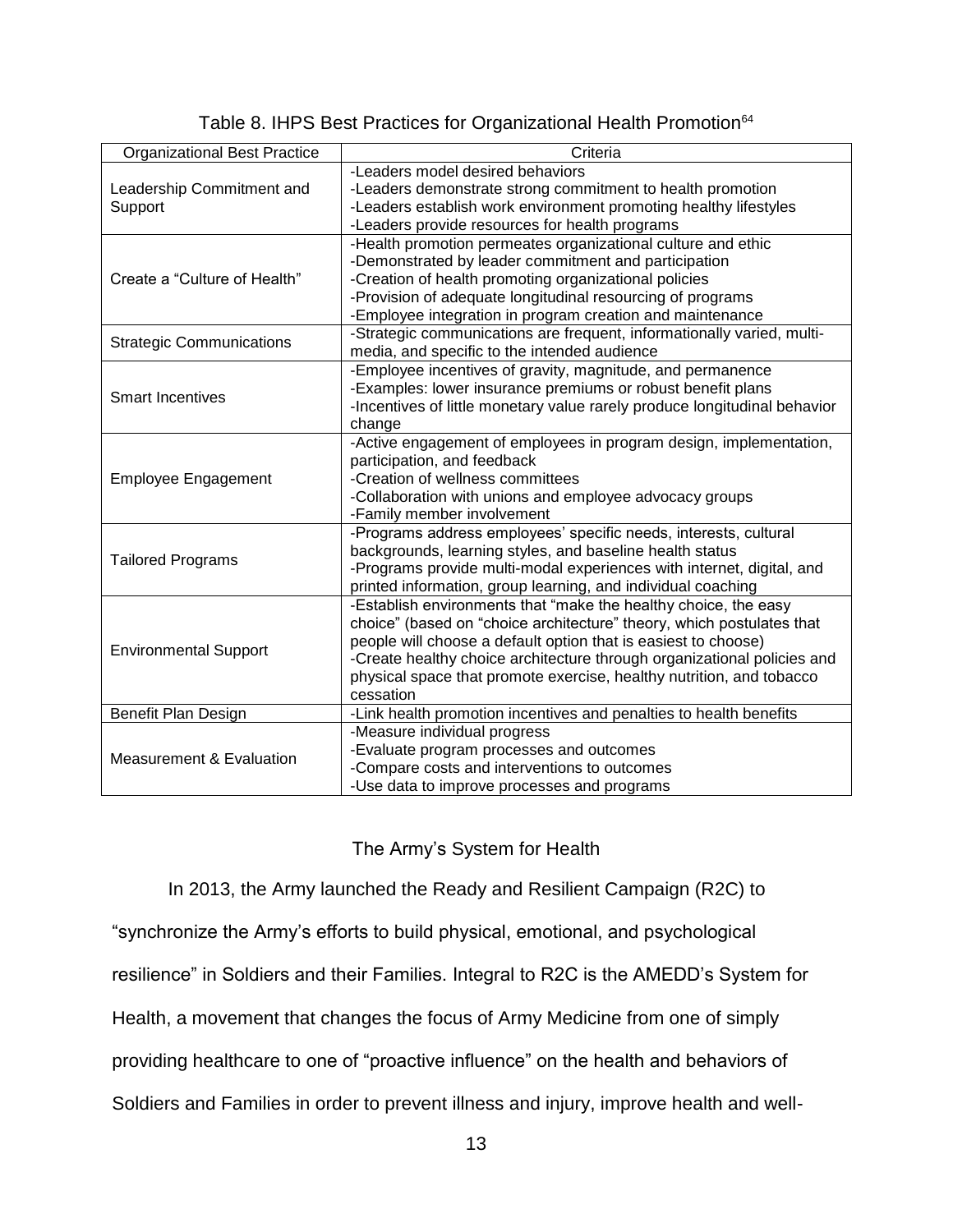being, and promote healthy behaviors. The three goals of the System for Health are to maintain health through fitness and prevention, restore health through patient-centered healthcare, and improve health through education and interaction with health professionals.<sup>65</sup>

A key domain of the System of Health is the Lifespace. Lifespace is defined as the time that beneficiaries spend outside of direct engagement with healthcare professionals; it is where people live and make choices that affect their health and it occurs continuously. <sup>66</sup> The System for Health strives to educate, influence, and support individuals to make healthy choices in their Lifespace.<sup>67</sup> For example, in 2015, the AMEDD made a strong statement serving as an example for the entire Army by prohibiting healthcare personnel from using tobacco during the duty day or while in uniform and directing MTF commanders to establish tobacco-free medical campuses at all MTF.<sup>68</sup> This action demonstrates the AMEDD's intent to move beyond passive issuance of health promotion guidance to a more active stance of culture change and enforcement of healthy choices.

The key enabling program of the System for Health is the Performance Triad. The Performance Triad's goal is to promote and inculcate healthy behaviors across the Army that reduce the incidence of disease, illness, and injury thereby fostering health and wellness and increasing future health readiness. The Performance Triad promotes three important concepts that positively affect overall health and wellness: proper nutrition, daily physical activity, and adequate sleep. Nutrition goals include eating at least 8 servings of fruits and vegetables daily and refueling within 60 minutes of vigorous exercise. Activity goals include 10,000 steps per day, 150 minutes of moderate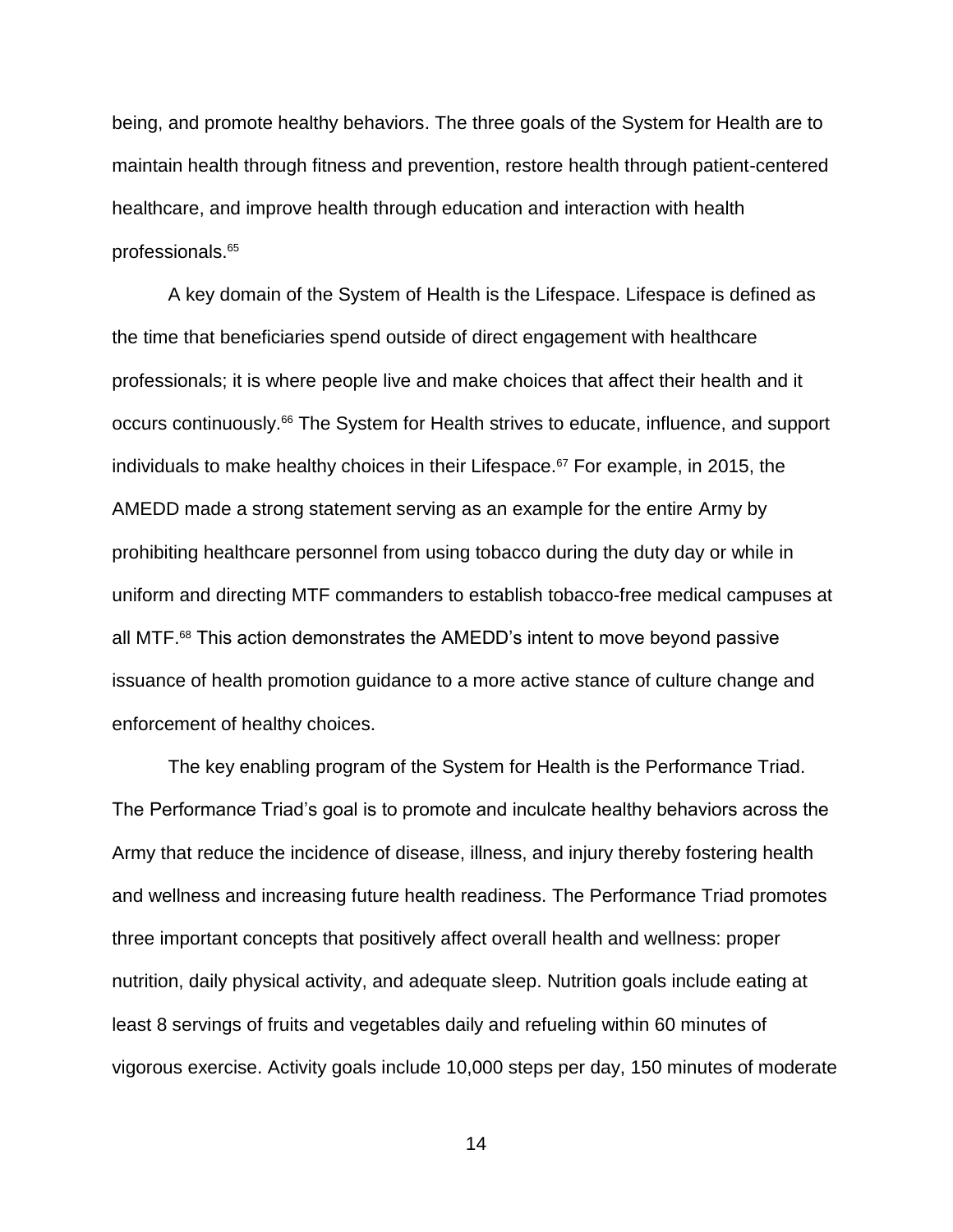aerobic exercise per week, and at least 2 days of resistance training per week. Sleep goals include 7-8 hours of quality sleep per 24 hours and elimination of caffeine six hours before bedtime. "Plus Goals" provide additional performance standards to the Activity category adding one day of agility training, 75 minutes of high intensity aerobic exercise, and an extra 5,000 steps per day to further challenge athletic Soldiers and those who wish to increase their level of fitness and performance.<sup>69</sup>

A key enabling resource for the System for Health is the Army Wellness Center. Army Wellness Centers provide screening, counseling, education, and mentoring to empower individuals to improve their health and meet their fitness goals. Army Wellness Centers offer health assessment and screening, physical fitness testing and counseling, and education promoting healthy nutrition, stress management, tobacco cessation, and general wellness. 70

Comparison of Army Programs to Recognized Best Practices

Identifying areas of improvement in Army health and wellness programs requires a gap analysis between current Army doctrine, health promotion efforts, and readiness monitoring platforms and recognized best practices for individual health and organizational wellness programs. Table 9 outlines compliance of Army doctrine and programs to recognized best practices for wellness.

Based on broad review of current medical literature and evidence-based clinical practices, the Army's doctrine, training publications, and regulations provide significant guidance promoting the health of the force. Table 10 describes the general health promotion concepts found in Army doctrine.

Army Regulation (AR) 600-63 (Army Health Promotion) provides extensive guidance to directly improve the health of the force. The AR 600-63 establishes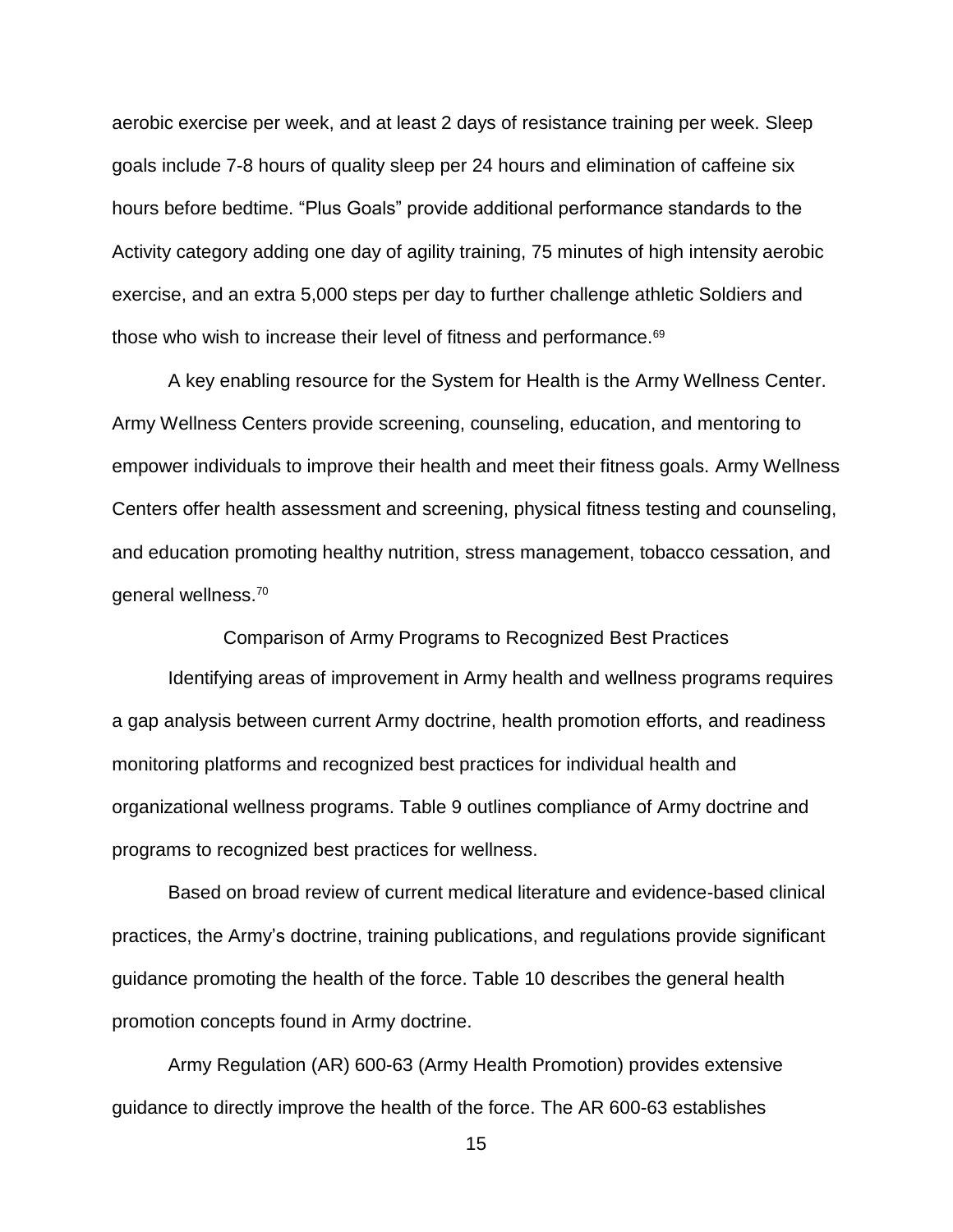guidelines for implementation and exercise of garrison Community Health Promotion Councils and Suicide Prevention Task Forces. Guidelines for the health of the force include stress management, physical fitness, general health, injury prevention, proper nutrition and healthy weight management, spiritual fitness, responsible sexual behavior, substance abuse, and tobacco control.<sup>71</sup> Though AR 600-63 forbids the use of tobacco by healthcare personnel during the duty day or while in uniform, this policy does not apply to all military and civilian personnel in the Army.<sup>72</sup>

| <b>Best Practice</b>                    | Army<br>Doctrine         | <b>MEDPROS</b><br><b>IMR</b><br>Tracking | System for<br>Health | Performance<br>Triad | AWC        |
|-----------------------------------------|--------------------------|------------------------------------------|----------------------|----------------------|------------|
| <b>Physical Activity</b>                | <b>FM 7-22</b>           | No                                       | Yes                  | Yes                  | Yes        |
| <b>Healthy Nutrition</b>                | AR 40-25                 | <b>No</b>                                | Yes                  | Yes                  | Yes        |
| Weight Management                       | AR 600-9                 | No*                                      | Yes                  | Yes                  | Yes        |
| Sleep                                   | ATP 6-22.5               | No                                       | Yes                  | Yes                  | Yes        |
| <b>Tobacco Cessation</b>                | AR 600-63<br>(Incomplete | <b>No</b>                                | Yes                  |                      | Yes        |
| <b>Alcohol Moderation</b>               | AR 600-85                | No                                       | Yes                  |                      |            |
| <b>Stress Management</b>                | AR 600-63<br>ATP 6-22.5  | <b>No</b>                                | Yes                  |                      | Yes        |
| Social Connectedness                    | AR 600-63                | No                                       | Yes                  |                      |            |
| <b>Clinical Preventive</b><br>Screening | AR 40-501                | Incomplete                               | Incomplete           |                      |            |
| Leadership Commitment<br>and Support    |                          |                                          | Yes                  | Yes                  | Yes        |
| Create a "Culture of<br>Health"         |                          |                                          | Incomplete           | Yes                  | Incomplete |
| Strategic<br>Communications             |                          |                                          | Yes                  | Yes                  | Yes        |
| <b>Smart Incentives</b>                 |                          |                                          | No                   |                      |            |
| Employee Engagement                     |                          |                                          | Incomplete           |                      | Incomplete |
| <b>Tailored Programs</b>                |                          |                                          | Incomplete           | Yes                  | Incomplete |
| <b>Environmental Support</b>            |                          |                                          | Incomplete           |                      |            |
| Benefit Plan Design                     |                          |                                          | No                   |                      |            |
| Measurement &<br>Evaluation             |                          |                                          | Incomplete           |                      | Incomplete |

Table 9. Army Program Compliance with Best Practices<sup>73</sup>

\*\*Blank cells denote "category not applicable"\*\*

Army Regulation 40-25 (Nutrition Standards and Education), establishes

nutritional standards for military feeding, operational and restricted rations, calorie,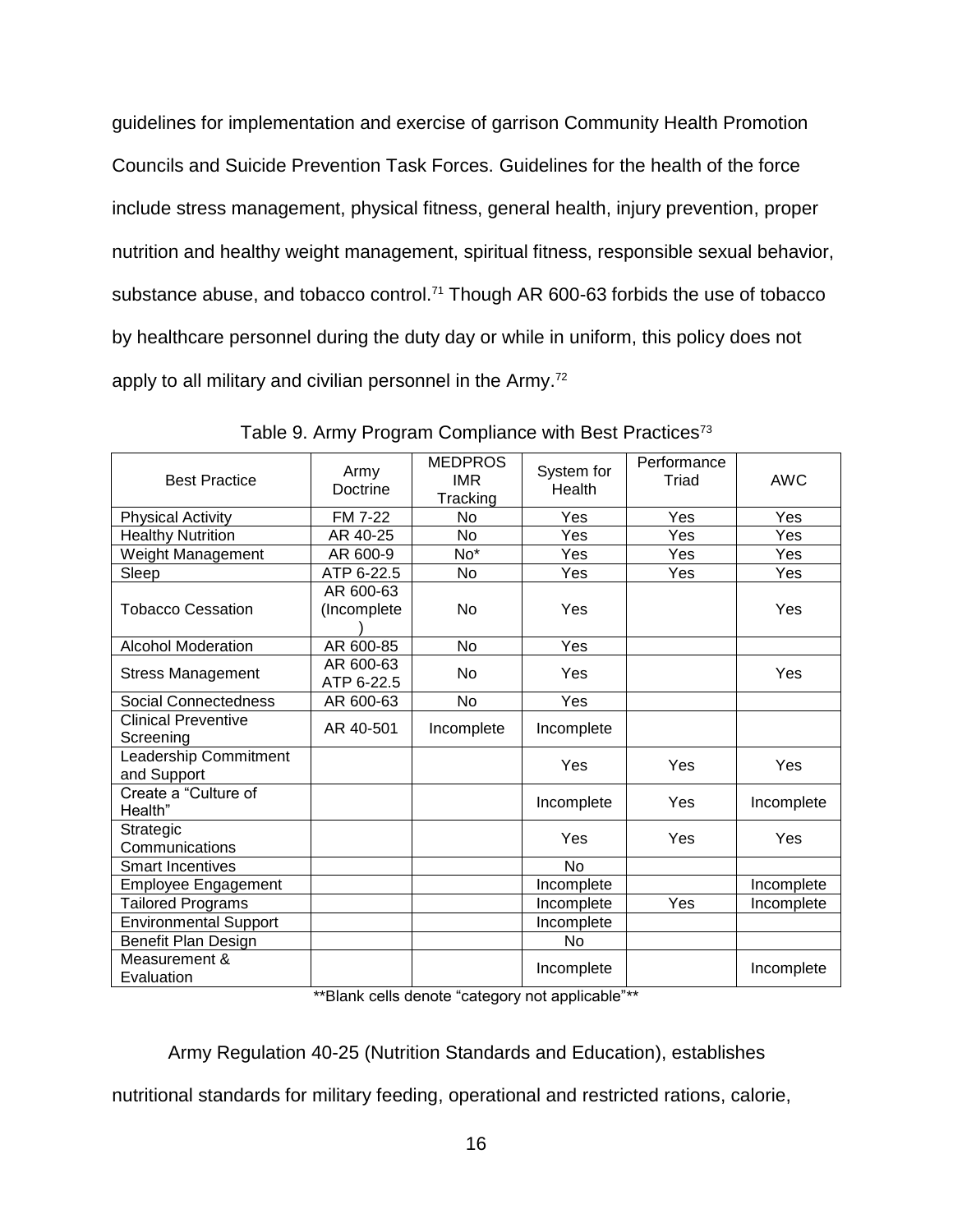macronutrient, and hydration requirements for Soldiers, reduced calorie feeding for individuals enrolled in the Army Body Composition Program, and general nutritional education for the force.<sup>74</sup> Excessive numbers of high-fat, high-calorie food options in Army dining facilities (DFAC), garrison eateries, and local communities as well as the inability to oblige Soldiers to make appropriate dietary choices remain challenges to proper nutrition.

| Army Doctrine | <b>Health Promotion Principles</b>                                      |
|---------------|-------------------------------------------------------------------------|
| AR 600-6375   | Promotion of the health of the force                                    |
|               | Physical Activity, Healthy Nutrition, and Weight Management             |
|               | Adequate sleep                                                          |
|               | <b>Tobacco Control and Cessation</b>                                    |
|               | Alcohol Moderation                                                      |
|               | <b>Stress Management and Social Health</b>                              |
|               | Healthy nutrition planning in Army dining facilities (DFAC)             |
| AR 40-2576    | Calorie, macronutrient, and hydration guidelines                        |
|               | Reduced calorie dietary guidance for overweight Soldiers                |
|               | Nutritional education                                                   |
| AR 40-50177   | Standards of Medical Fitness for deployment to global operational areas |
|               | Clinical Preventive Screening through Periodic Health Assessment        |
| AR 600-978    | Weight Management                                                       |
| AR 600-8579   | Alcohol Moderation and Treatment                                        |
|               | <b>General Health and Fitness</b>                                       |
| ATP 6-22.580  | Sleep                                                                   |
|               | <b>Stress Management</b>                                                |
| FM 7-2281     | <b>Physical Activity</b>                                                |

Table 10. Health Promotion Principles in Army Doctrine

In addition to establishing medical criteria for entrance into and continued service in the Army, AR 40-501 (Standards of Medical Fitness) provides guidelines for preventive screening through the Periodic Health Assessment (PHA) program. The PHA gathers important wellness information from Soldiers including general health status, tobacco and alcohol use, behavioral health concerns, and personal safety issues. Though AR 40-501 dictates adherence to USPSTF "A" and "B" level recommendations as the cornerstone for individual medical screening, these recommendations are not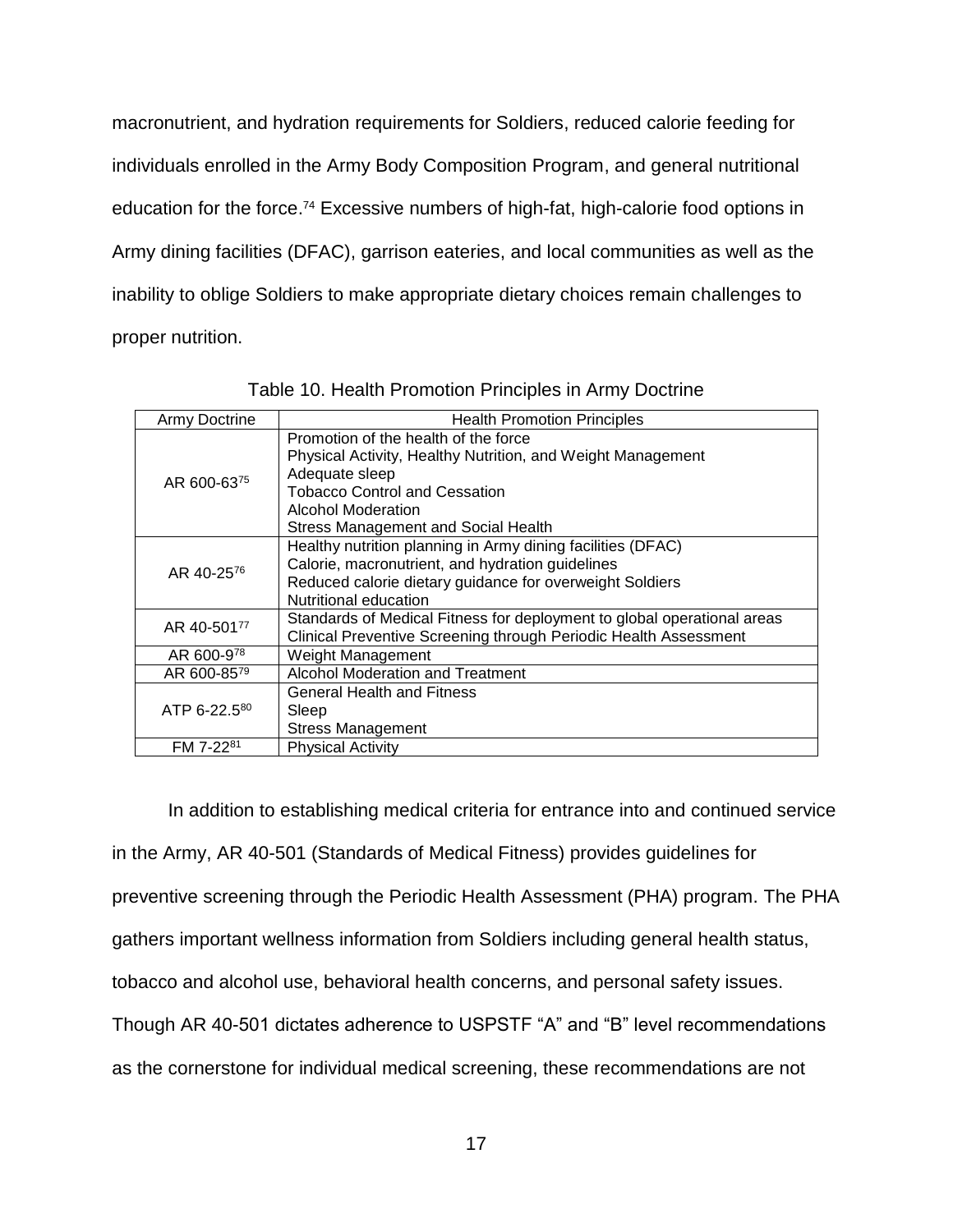fully integrated into PHA online forms, the Army electronic health record, or clinical practice guidelines (CPG).

Army Regulation 600-9 (Army Body Composition Program) establishes weight and body fat standards for Soldiers and mandates screening at least every 6 months.<sup>82</sup> Army maximum weight tables roughly correlate to a BMI of 27.5 for men and 26 for women.<sup>83</sup>

Army Regulation 600-85 (Army Substance Abuse Program) establishes sound guidance for the responsible and moderate use of alcohol.<sup>84</sup> Army Regulation 600-85 outlines procedures for the identification and treatment of Soldiers with alcohol use disorders.<sup>85</sup>

In similar fashion to AR 600-63, Army Techniques Pamphlet (ATP) 6-22.5 (Leader's Guide to Soldier Health and Fitness) provides outstanding guidance regarding Soldier health and wellness. Covering such topics as the Performance Triad, Comprehensive Fitness, medical readiness, and health promotion, ATP 6-22.5 provides specific guidance on adequate sleep and sleep hygiene as well as behavioral health issues such as identification and management of stress, traumatic event management, behavior and personality disorders, and post-traumatic stress disorder.<sup>86</sup>

Finally, Field manual (FM) 7-22 establishes standards for safe and effective Army physical fitness training to improve endurance, strength, and flexibility. Significant focus is placed on proper form, injury prevention, ability group exercise, and the concept of "train as you fight." 87

Despite significant doctrinal guidance and standards focused on future health readiness, the Army does not holistically track metrics associated with these issues in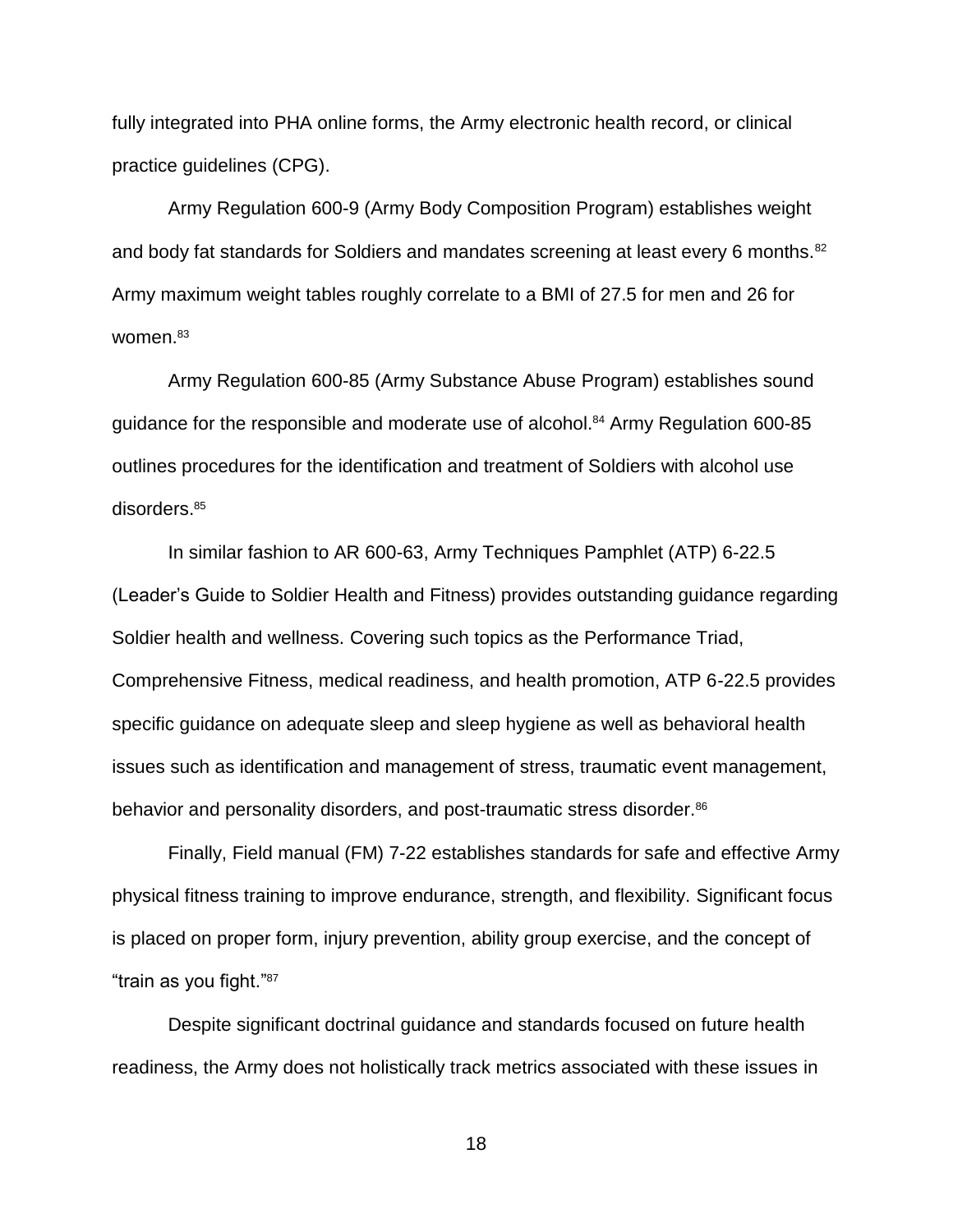MEDPROS. Of the nine individual wellness standards, only two, Weight Management and Clinical Preventive Screening, are partially tracked in MEDPROS. Individual weight and body fat percentage exceeding Army standards is not typically a non-deployable condition and is only tracked in MEDPROS when it produces a non-deployable profile due to an underlying medical condition or physical limitation. <sup>88</sup> Standardized clinical preventive screenings based on USPSTF recommendations are assumed to be a part of the PHA as directed by AR 40-501, but inclusion of these criteria in every PHA exhibits significant variance across the AMEDD due to a lack of standardized informational inputs, healthcare provider experience and practice, and lack of CPG.

The Army's System for Health (SFH) compares very favorably to industry best practices in individual wellness and enterprise health promotion. SFH utilizes patientcentered primary care clinics (Army Medical Homes), behavioral health clinics, and community health operations inside direct-care MTF as well as Army Wellness Center services and programs to provide wellness evaluation, testing, treatment, education, and support to Soldiers, Family members, and retirees. The Performance Triad serves as the cornerstone to the AMEDD's wellness efforts and provides common-sense, easily understood guidelines that have permeated Lifespace, clinical, and doctrinal domains.

From an enterprise perspective, SFH is well engaged in six of eight industry best practices. Army leader support of SFH as well as Army and AMEDD strategic communication is excellent. The tenets of SFH are reflected in current Army doctrine, senior leaders speak positively and supportively of its programs, and the AMEDD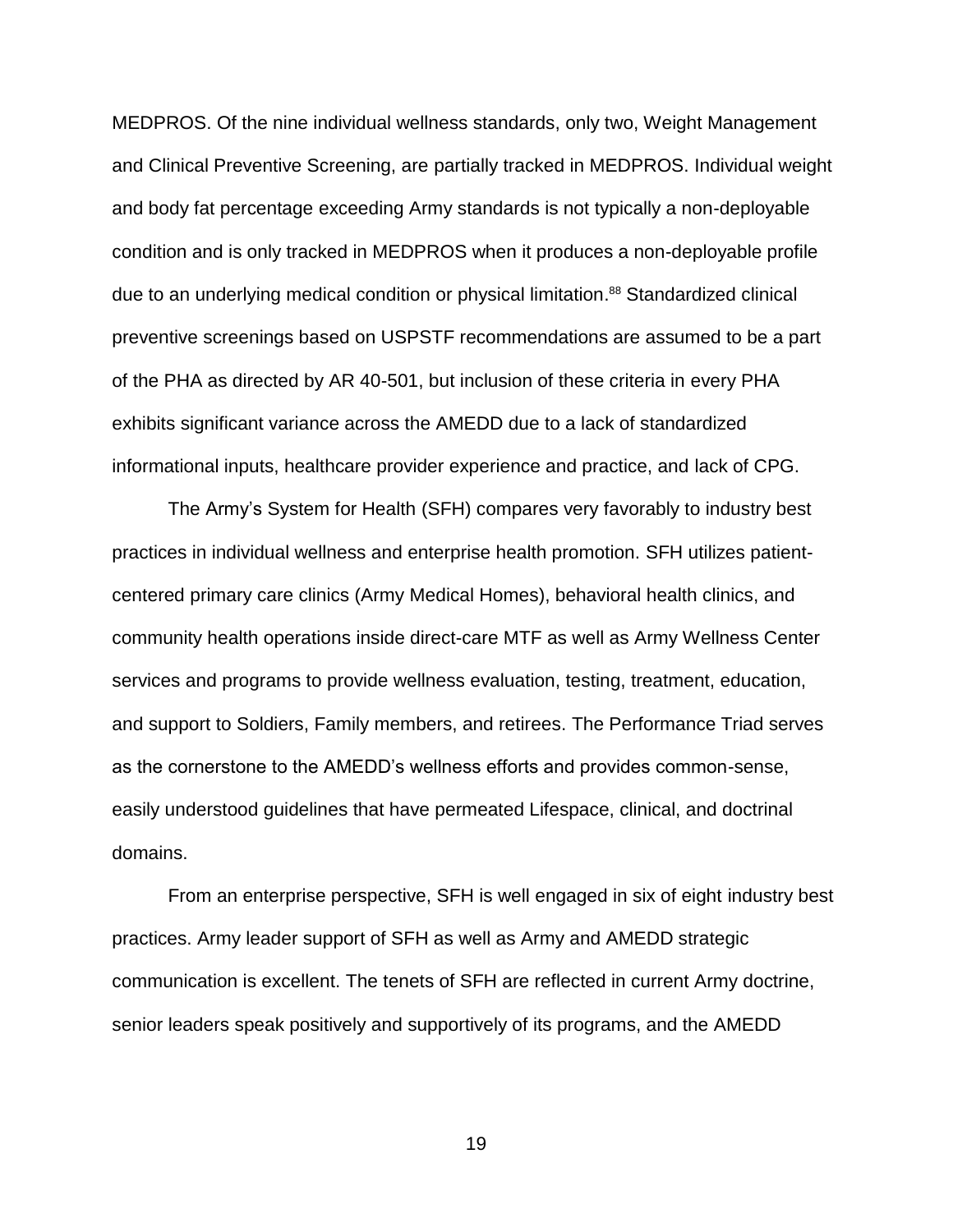provides numerous marketing and information products in digital, print, video, and physical formats through its websites.

Creation of a Culture of Health and environmental support of health promotion will take time. Efforts to improve nutrition, tobacco, and alcohol issues experience significant economic and cultural barriers in the Army. Issues such as respect for Soldier's personal options and choices, economic incentives for the Army and Air Force Exchange System referred to as AAFES, with resultant funding of Family, Morale, Welfare, and Recreation programs, individual behavioral readiness for change, and aging facilities and infrastructure provide challenges to full implementation of SFH.

The Army Wellness Center (AWC) serves as a powerful synergistic enabler of health promotion and a significant benefit to TRICARE beneficiaries. Through its standardized, evidence-based design and health technology, AWC offer programs that compare favorably to industry best practices. In FY15, 23 AWCs across the Army provided 79,956 visits to 34,741 unique clients with an overall satisfaction rate of 97% and a no-show rate of only 6%. In limited studies, 51-68% of AWC clients noted improvement in body fat percentage, BMI, cardiorespiratory fitness, blood pressure, and stress reflecting results on par with standards of industry best-practice wellness programs.<sup>89</sup> Unfortunately, the regulation of AWC design that provides useful standardization of facilities, equipment, and programs across the SFH enterprise inhibits AWCs from meeting some industry best practices. Though AWC programs can be tailored to fit the needs of individual beneficiaries, a combination of minimal staffing, program regimentation, facility separation from MTF, reliance on expensive equipment,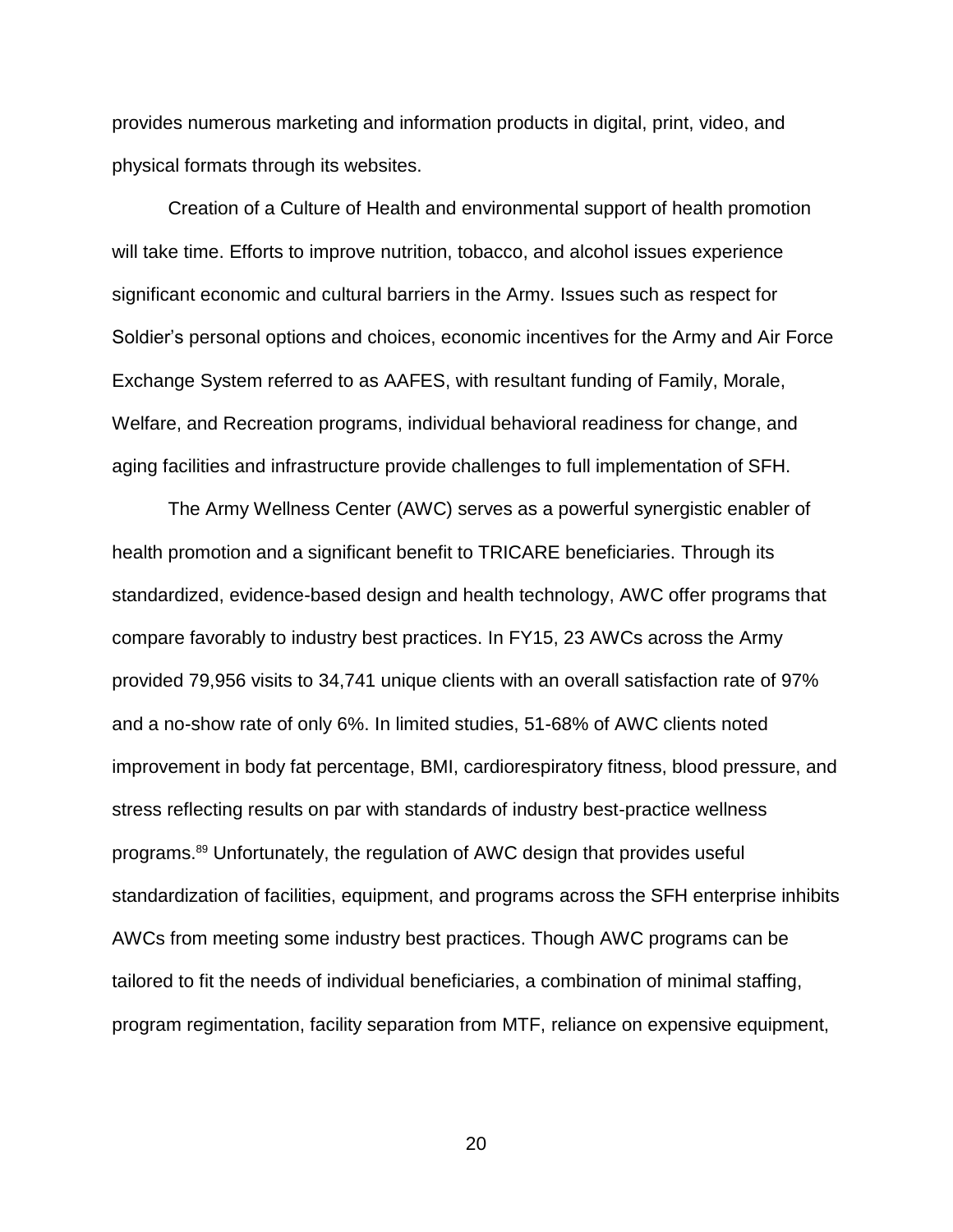and limitation of community outreach limits access to and effectiveness of AWC services from a population health perspective.

Due to congressionally appropriated funding of DoD healthcare, SFH does not possess significant leverage in offering incentives to individuals participating in wellness programs or in affecting change in healthcare benefit design apart from offering SFH programs through budgeted funding. As future healthcare funding comes under greater scrutiny, the AMEDD may be required to justify its spending on SFH wellness programs to internal and external stakeholders with data that demonstrate efficacy, causation, and acceptable return on investment.

### Recommendations

The Army's current health promotion doctrine and enterprise programs such as the System for Health, the Performance Triad, and Army Wellness Centers provide a strong foundation for improving future health readiness. To further improve the health of the force and lower DoD healthcare costs, the Army should consider the following recommendations.

First, the Army should add metrics to MEDPROS that measure future health readiness. Specifically, BMI, tobacco use, the AUDIT-C alcohol use score, and the PHQ-2 depression score should be automatically added to MEDPROS from PHA sources. Body Mass Index data serves as a surrogate measure of physical activity and healthy nutrition. Tobacco use serves as a significant predictor of future chronic disease. The AUDIT-C and PHQ-2 scores provide a measure of stress and potentially harmful behavior. Access to this data would allow leaders at all levels to more accurately gauge the future health readiness of their formations, engage Soldiers encouraging them towards healthier habits, and provide them support. Data could be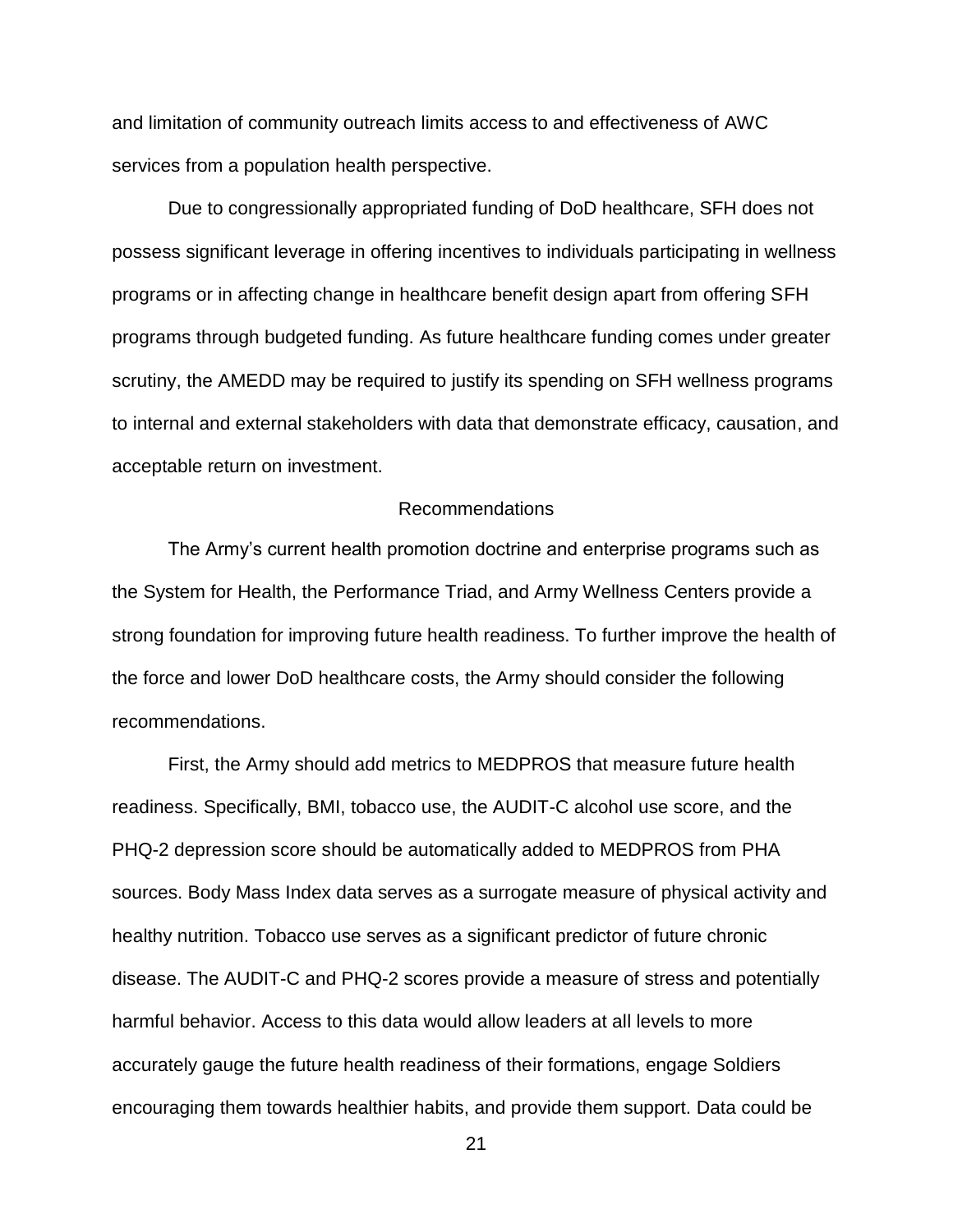correlated to a red/amber/green system to mitigate concerns surrounding patient privacy.

Second, the Army's PHA should be reengineered to materially incorporate USPSTF "A" and "B" level recommendations. Part One of the online PHA should tailor itself automatically through demographic information to present questions to the patient based on USPSTF screening recommendations and prompt medical providers to order age and gender specific screening interventions such as laboratory evaluations and screening procedures prior to the visit with the healthcare provider. Part Two of the PHA should be performed with the Soldier's Primary Care Manager (PCM) or an available provider that can complete all medical screening, exams, and procedures at one visit. Utilizing the PCM for routine health maintenance like the PHA supports the tenets of Patient-Centered Care, makes efficient use of both patient and provider time due to previously established continuity of care, and increases the likelihood that all recommended evaluations, treatments, procedures, and plans will be completed in one visit. The USPSTF recommendations should be included on PHA forms and in the electronic medical record to prompt and assist healthcare providers in completion of these requirements.

Third, the DoD should consider developing a Wellness CPG with the Veterans Administration (VA) to better guide healthcare providers in the provision of health promotion. The DoD and the VA have partnered to create 22 active CPGs to assist healthcare providers practice the most efficacious, evidence-based care available. VA/DoD released the "Screening and Management of Overweight and Obesity" CPG in 2014.90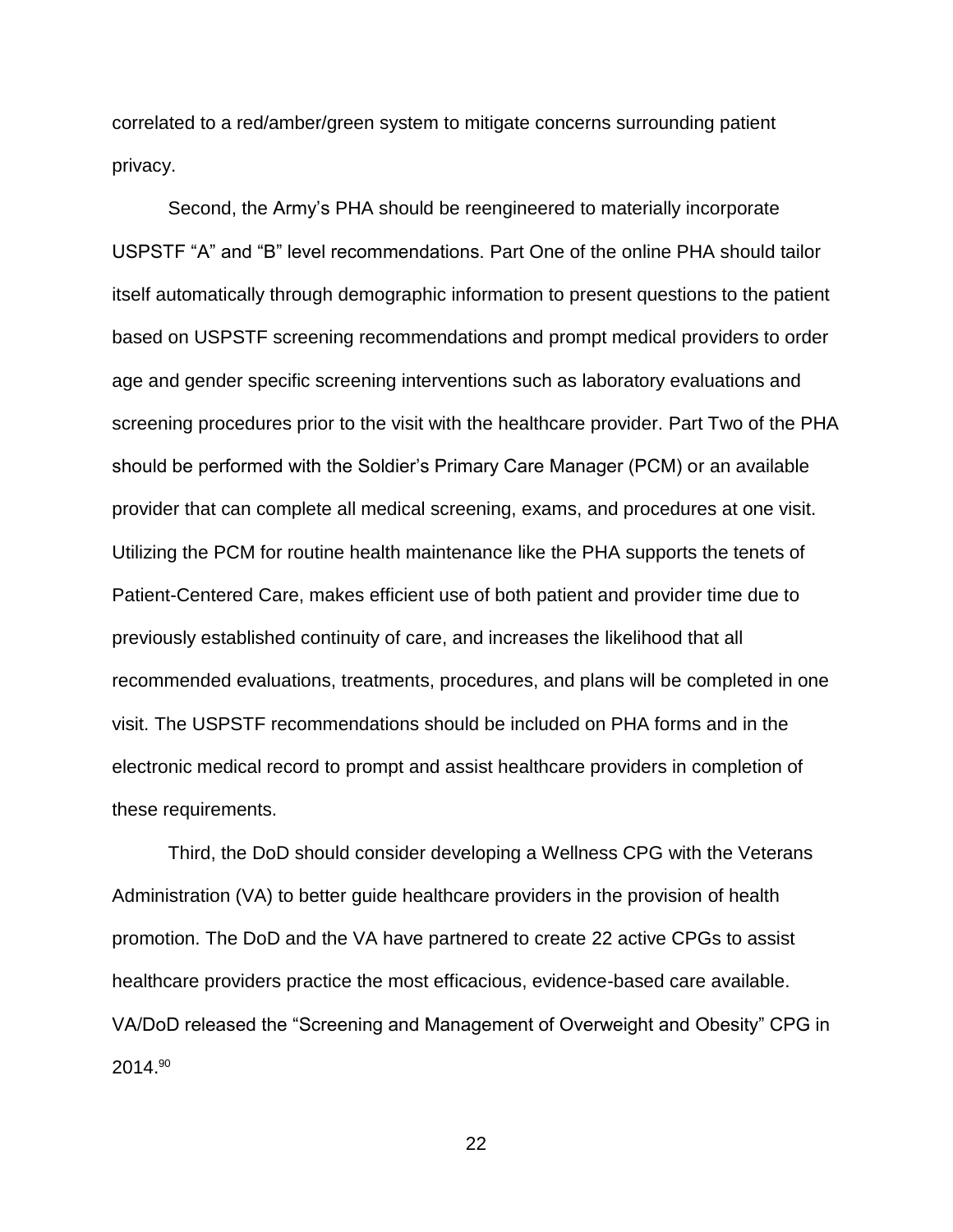Fourth, leaders at all levels should remain engaged with their Soldiers, model desired health behaviors, communicate the tenets of the System for Health and the Performance Triad, and motivate Soldiers towards better health.

Fifth, all leaders should be required to read ATP 6-22.5 (A Leaders Guide to Soldier Health and Fitness) to familiarize themselves with the tenets of health promotion and assist them with training, caring for, and guiding their Soldiers towards better health.

Sixth, the Army should apply the restrictions of Chapter 7-3 d. of AR 600-63 (Army Health Promotion) to all Soldiers and prohibit the use of tobacco during duty hours or while in uniform. All Army posts, camps, and stations should be designated as "tobacco-free campuses" and no tobacco products should be sold on-post.

Seventh, the Army should require measurement of Soldier weight every 90 days to encourage healthy habits and emphasize the importance of proper nutrition and weight management to both readiness and long-term health. Though Soldiers demonstrate half the incidence of obesity as the American public, they exceed national rates of overweight as measured by BMI. In 2011, 68.7% of Soldiers were overweight or obese as measured by BMI.<sup>91</sup>

Eighth, Army Wellness Centers should expand their mission to better integrate into the Army Medical Home (AMH), Behavioral Health, and Community Health clinical operations of the MTF. Placing a satellite AWC in Army MTF or increasing access to same-day AWC services would empower primary and behavioral healthcare providers in the longitudinal care of their patients and provide patients with wellness education, services, and coaching while they are motivated to change their behavior. The AWC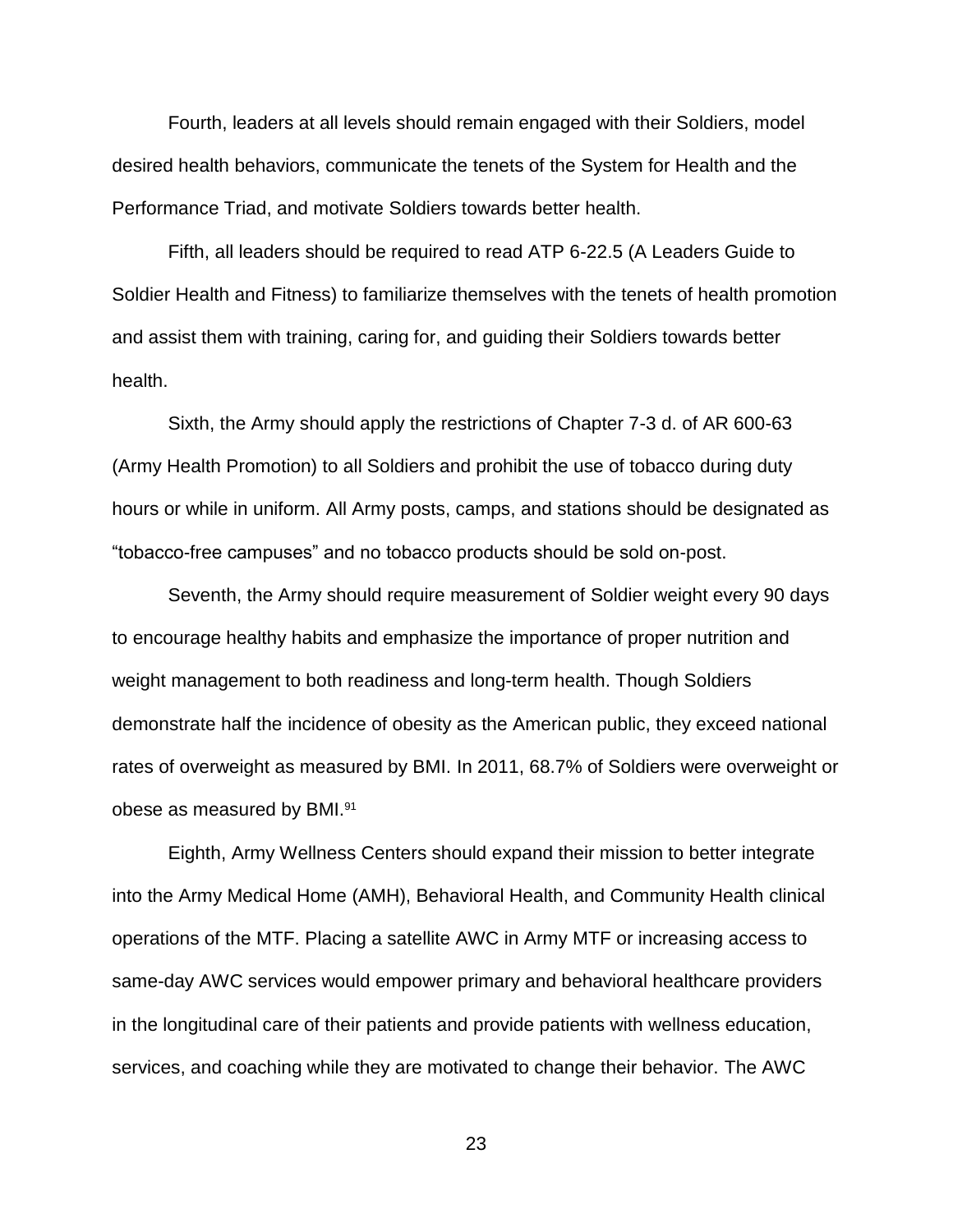staffing and funding should be increased to better support Soldier and community wellness outreach programs. The AWC should participate in community needs assessments and develop programs to support those findings. Innovative opportunities to expand clientele through mandatory assessment of Soldiers during inprocessing, group visits, and support groups promoting healthy weight management and physical fitness should be investigated. Disciplined innovation for the development of new, evidence-based programs in collaboration with AWC, MTF, and Regional Health Commands should be supported and shared. AWC continue to expand services and make positive impacts in the lives of their clients. Assuming, however, that each unique client receiving services in FY15 was an active-duty Soldier, AWC reached no more than 7% of the active force during that timeframe, far below the industry norm of 20%.<sup>92</sup>

Finally, the AMEDD should continue pursuing the integration of wellness technology into the AMH. Like TRICARE Online and Relay Health, data from digital personal health technologies such as FitBit, the Apple Watch, nutrition, exercise, and sleep tracking apps, and Wi-Fi-enabled scales and blood pressure monitors should be integrated into the next AMEDD electronic health record to allow healthcare providers to better manage patients, promote wellness, and prevent disease. Emerging concepts such as group and virtual visits should be explored to improve access to healthcare and health promotion. Additional time should be designed into clinical appointments to allow nurses and medics to educate patients on wellness concepts.

### **Conclusion**

The Army currently possesses excellent doctrine, systems, and programs that promote future health readiness. Through improved observation and reporting of future health readiness metrics, the Army will empower its commanders to fully understand the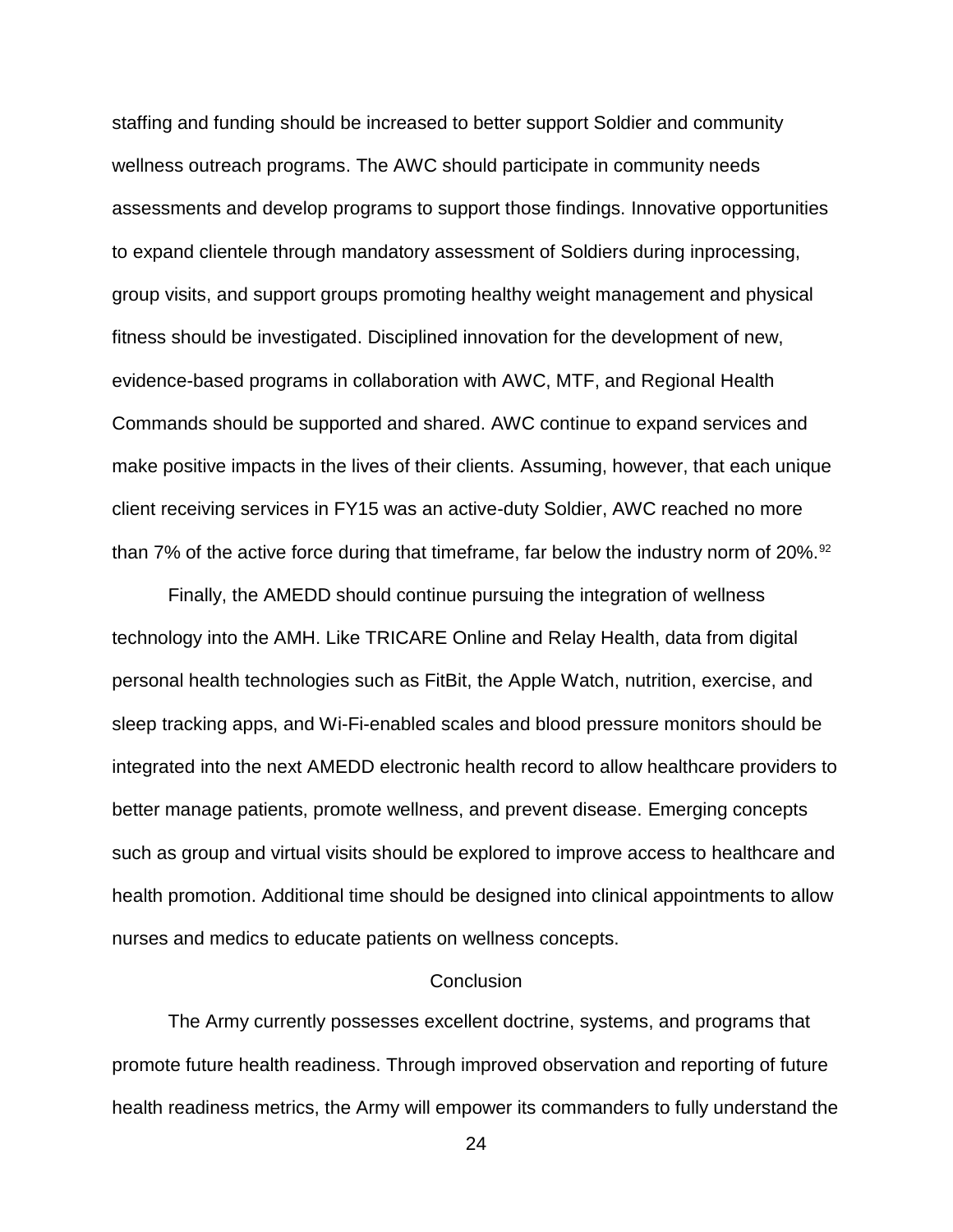holistic health status of their unit and both engage and motivate their Soldiers towards better health. Promotion, expansion, and revision of Army doctrine and policy, the System for Health, Performance Triad, and Army Wellness Centers will foster stronger alignment with wellness industry best practices and build a Culture of Health in the Army. Continued improvement of Army health promotion will provide Soldiers the information, tools, and support required to encourage healthy choices and achieve individual and Army health goals. These efforts should produce improved health and wellness, prevention of chronic disease and injury, increased future health readiness, and healthcare cost savings for the Army and DoD.

### **Endnotes**

<sup>1</sup> Mark A. Milley, "Initial Message to the Army," August 27, 2015, [http://www.army.mil/e2/rv5\\_downloads/leaders/csa/Initial\\_Message\\_39th\\_CSA.pdf](http://www.army.mil/e2/rv5_downloads/leaders/csa/Initial_Message_39th_CSA.pdf) (accessed February 21, 2016).

<sup>2</sup> U.S. Department of the Army, *Standards of Medical Fitness*, Army Regulation 40-501 (Washington, DC: U.S. Department of the Army, August 4, 2011), 117.

<sup>3</sup> Office of the Army Surgeon General, "Health of the Force Report," November 2015, [http://armymedicine.mil/Documents/Health\\_of\\_the\\_Force\\_Report\\_Nov\\_2015.pdf](http://armymedicine.mil/Documents/Health_of_the_Force_Report_Nov_2015.pdf) (accessed February 23, 2016), 32.

<sup>4</sup> Merriam Webster, "Wellness,"<http://www.merriam-webster.com/dictionary/wellness> (accessed February 14, 2014).

<sup>5</sup> American Public Health Association, "Public Health and Chronic Disease: Cost Savings and Return on Investment," [https://www.apha.org/~/media/files/pdf/factsheets/chronicdiseasefact\\_final.ashx](https://www.apha.org/~/media/files/pdf/factsheets/chronicdiseasefact_final.ashx) (accessed February 23, 2016.

<sup>6</sup> Congressional Budget Office, *Approaches to Reducing Federal Spending on Military Health Care* (Washington, DC: U.S. Congressional Budget Office, January 2014), 5, [https://www.cbo.gov/sites/default/files/113th-congress-2013-2014/reports/44993-](https://www.cbo.gov/sites/default/files/113th-congress-2013-2014/reports/44993-MilitaryHealthcare.pdf) [MilitaryHealthcare.pdf](https://www.cbo.gov/sites/default/files/113th-congress-2013-2014/reports/44993-MilitaryHealthcare.pdf) (accessed October 20, 2015).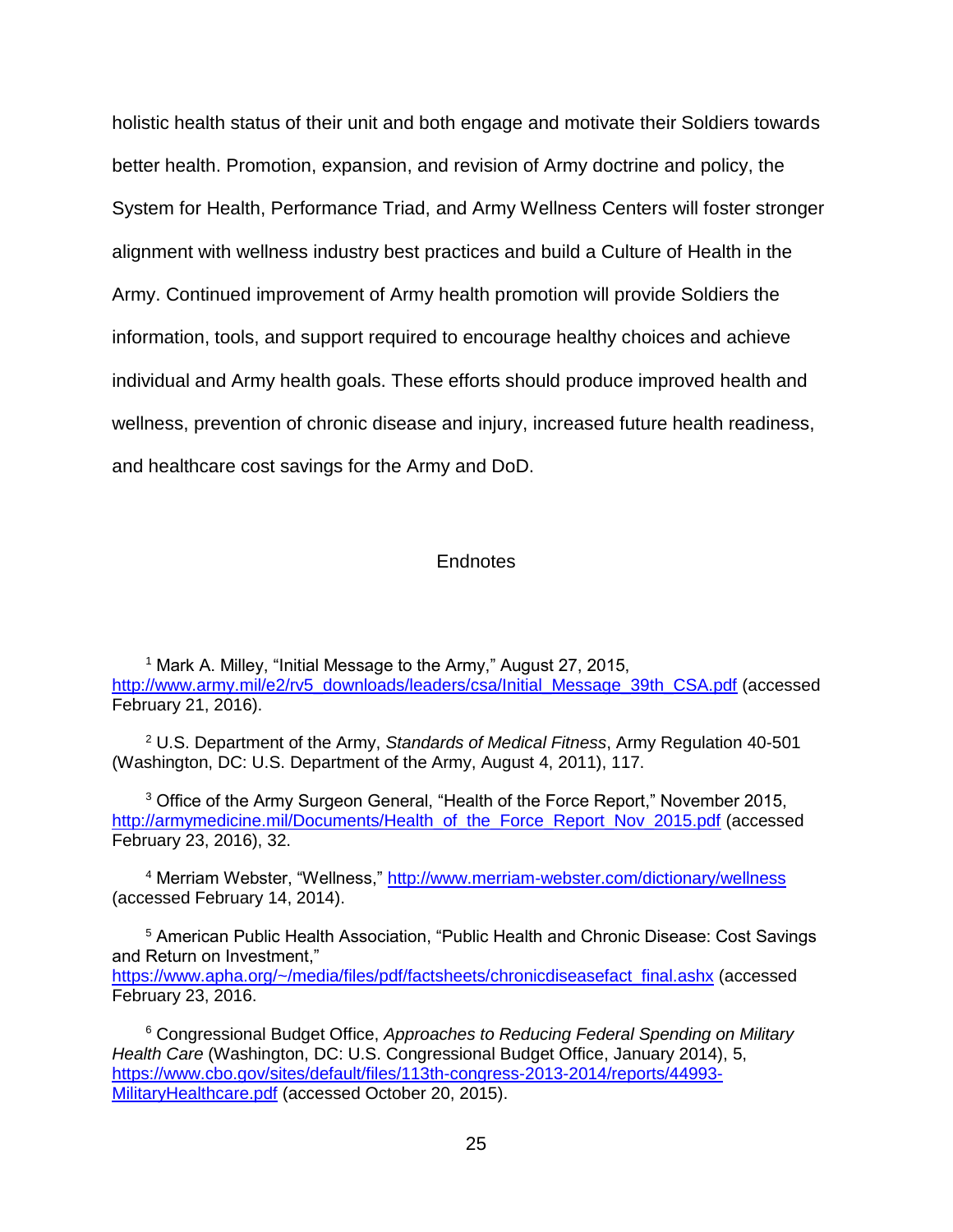<sup>7</sup> U.S. Department of the Army, *Army Strategic Readiness*, Army Regulation 525-30 (Washington, DC: U.S. Department of the Army, June 3, 2014), 2.

 $8$  Ibid., 2-3.

<sup>9</sup> U.S. Department of the Army, *Standards of Medical Fitness*, 2-3, 20-21.

<sup>10</sup> Ibid., 114-117.

<sup>11</sup> Ibid., 117.

<sup>12</sup> Office of the Army Surgeon General, "Health of the Force Report," 31-32.

<sup>13</sup> Josef H. Moore et al, "The Role of US Military Physical Therapists during Recent Combat Campaigns," *Physical Therapy* 93, no. 9 (September 2013): 1271.

<sup>14</sup> George R. Goodwin, "Medical Readiness Transformation," briefing slides, Falls Church, VA, Office of the Surgeon General, October 7, 2015.

<sup>15</sup> Francis M. Barlas et al, *2011 Health Related Behaviors Survey of Active Duty Military Personnel* (Fairfax, Virginia: ICF International, Inc., 2013), 40.

 $16$  Ibid.

<sup>17</sup> Ibid., 40, 43; Cheryl D. Fryar and Cynthia L. Ogden, *Prevalence of Underweight Among Adults Aged 20 and Over: United States, 1960-1962 Through 2007-2010* (Atlanta, GA: Center for Disease Control, September 2012),

[http://www.cdc.gov/nchs/data/hestat/underweight\\_adult\\_07\\_10/underweight\\_adult\\_07\\_10.pdf](http://www.cdc.gov/nchs/data/hestat/underweight_adult_07_10/underweight_adult_07_10.pdf) (accessed March 17, 2016).

<sup>18</sup> Barlas, et al., *2011 Health Related Behaviors Survey of Active Duty Military Personnel*, 40.

<sup>19</sup> Ibid., 53; Latetia V. Moore and Frances E. Thompson, "Adults Meeting Fruit and Vegetable Recommendations – United States, 2013," *Centers for Disease Control and Prevention Morbidity and Mortality Weekly Report 64, no. 26 (July 10, 2015): 711.* 

 $20$  Ibid.

<sup>21</sup> Barlas, et al., *2011 Health Related Behaviors Survey of Active Duty Military Personnel*, 60.; Yong Liu et al, "Prevalence of Healthy Sleep Duration among Adults – United States, 2014," *Centers for Disease Control and Prevention Morbidity and Mortality Weekly Report* 65*,* no. 6 (February 19, 2016): 139.

<sup>22</sup> Barlas, et al., *2011 Health Related Behaviors Survey of Active Duty Military Personnel*, 51.; National Center for Health Statistics, *Health, United States, 2014: With Special Feature on Adults Aged 55-64* (Hyattsville, MD: U.S. Department of Health and Human Services, 2015), 2.

 $23$  Ibid.

 $24$  Ibid.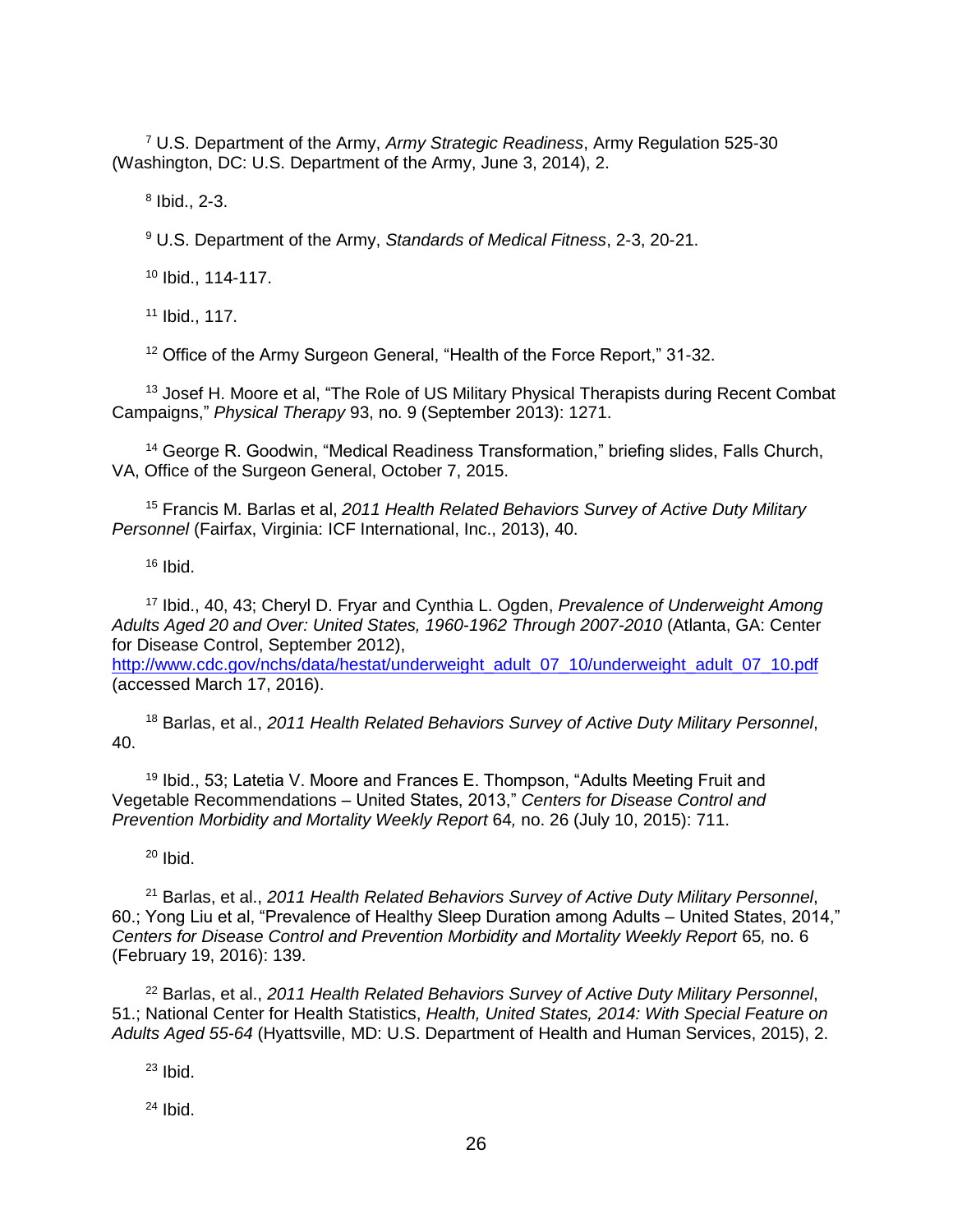<sup>25</sup> Barlas, et al., *2011 Health Related Behaviors Survey of Active Duty Military Personnel*, 40.

 $26$  Ibid.  $27$  Ibid.

<sup>28</sup> Ibid., 40, 60, 62.

<sup>29</sup> Office of the Army Surgeon General, "Health of the Force Report," 32.

<sup>30</sup> Ibid., 35-60.

<sup>31</sup> Claudia Drum, "Post-Retirement Weight Gain – Fact or Fiction?" May 30, 2014, linked from *The United States Army Home Page* at "News Archives>Articles," http://www.army.mil/article/127085/Post\_retirement\_weight\_gain\_fact\_or\_fiction\_/ (accessed March 11, 2016).

<sup>32</sup> Office of the Army Surgeon General, "Health of the Force Report," 36.

<sup>33</sup> Ibid., 42.

<sup>34</sup> Ibid., 46.

<sup>35</sup> Ibid., 50.

<sup>36</sup> Ibid., 54.

<sup>37</sup> Ibid., 58.

<sup>38</sup> Ibid., 62.

<sup>39</sup> Ibid., 66.

<sup>40</sup> National Center for Chronic Disease Prevention and Health Promotion, "The Four Domains of Chronic Disease Prevention," December 29, 2015, <http://www.cdc.gov/chronicdisease/resources/publications/four-domains.htm> (accessed January 18, 2016).

<sup>41</sup> National Center for Chronic Disease Prevention and Health Promotion, "Chronic Disease Overview," August 26, 2015, [http://www.cdc.gov/chronicdisease/resources/publications/four](http://www.cdc.gov/chronicdisease/resources/publications/four-domains.htm)[domains.htm](http://www.cdc.gov/chronicdisease/resources/publications/four-domains.htm) (accessed January 18, 2016).

<sup>42</sup> National Center for Chronic Disease Prevention and Health Promotion, "The Four Domains of Chronic Disease Prevention."

<sup>43</sup> National Center for Chronic Disease Prevention and Health Promotion, "Chronic Disease Overview."

<sup>44</sup> Congressional Budget Office, *Approaches to Reducing Federal Spending on Military Health Care,* 5-6.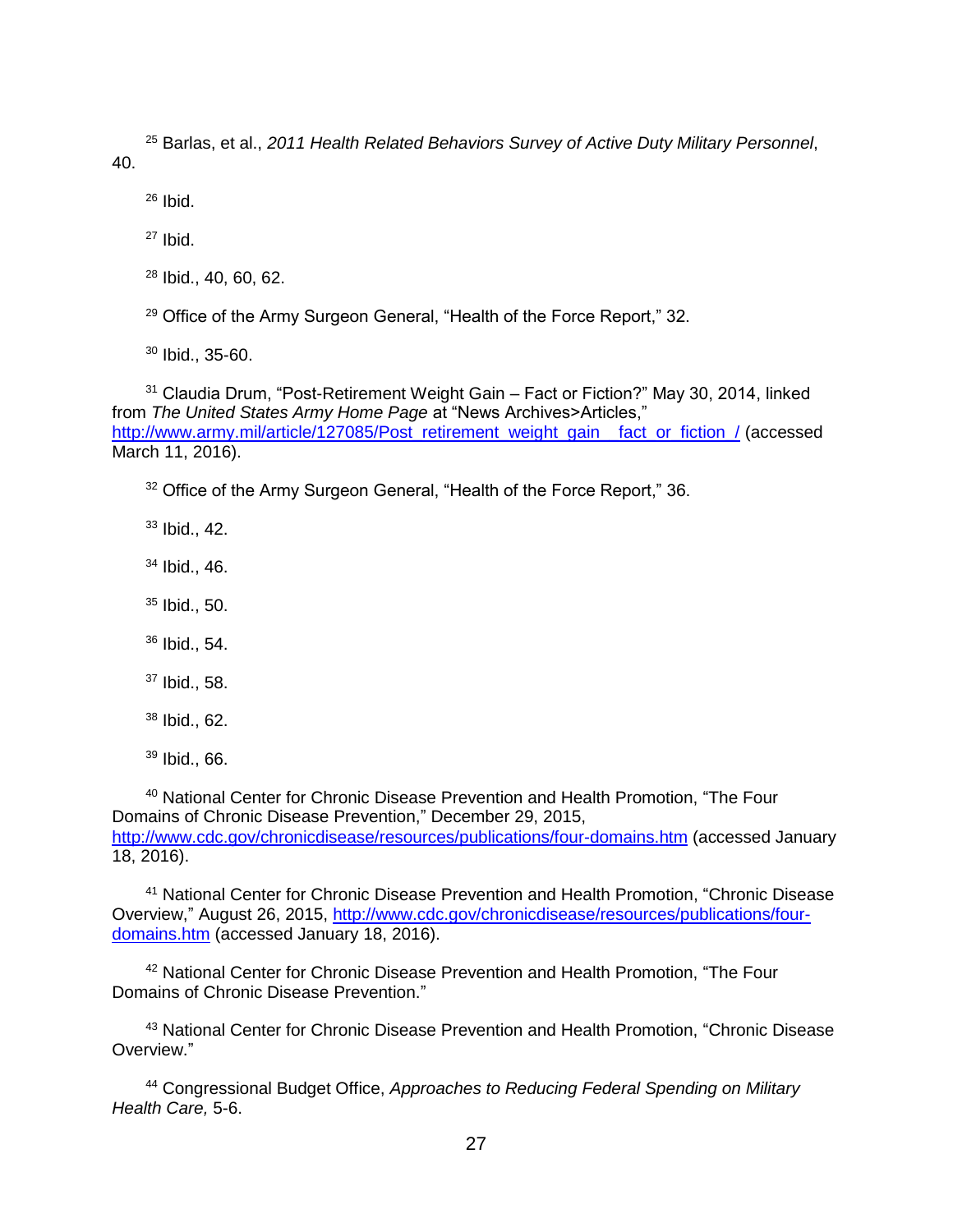<sup>45</sup> Marian Tanofsky-Kraff et al., "Obesity and the US Military Family," *Obesity (Silver Spring)*  21, no. 11 (November 2013): 2206.

<sup>46</sup> Congressional Budget Office, *Approaches to Reducing Federal Spending on Military Health Care,* 2.

<sup>47</sup> Ibid., 11.

<sup>48</sup> Ibid., 15.

<sup>49</sup> Todd Harrison, *The New Guns versus Butter Debate* (Washington, DC: Center for Strategic and Budgetary Assessments, May 2010), 5.

<sup>50</sup> Congressional Budget Office, "Approaches to Reducing Federal Spending on Military Health Care." 8.

 $51$  Ibid., 2.

<sup>52</sup> National Center for Chronic Disease Prevention and Health Promotion, *Chronic Disease Overview*.

 $53$  Ibid.

<sup>54</sup> Institute for Health and Productivity Studies (IHPS), Johns Hopkins Bloomberg School of Public Medicine, *From Evidence to Practice: Workplace Wellness that Works* (Washington, DC: Johns Hopkins University, September 2015), 14,

[https://www.transamericacenterforhealthstudies.org/docs/default-source/wellness-page/from](https://www.transamericacenterforhealthstudies.org/docs/default-source/wellness-page/from-evidence-to-practice---workplace-wellness-that-works.pdf)[evidence-to-practice---workplace-wellness-that-works.pdf](https://www.transamericacenterforhealthstudies.org/docs/default-source/wellness-page/from-evidence-to-practice---workplace-wellness-that-works.pdf) (accessed December 15, 2015).

<sup>55</sup> Ibid., 21.

<sup>56</sup> Ibid., 47.

<sup>57</sup> Ibid., 27.

<sup>58</sup> Virginia A. Moyer, "Screening and Behavioral Counseling Interventions in Primary Care to Reduce Alcohol Misuse: U.S. Preventive Services Task Force Recommendation Statement," *Annals of Internal Medicine* 159, no. 3 (August 6, 2013): 211.

<sup>59</sup> Institute for Health and Productivity Studies (IHPS), *From Evidence to Practice: Workplace Wellness that Works,* 33.

 $60$  Ibid., 51.

 $61$  Ibid., 36-37.

<sup>62</sup> U.S. Preventive Services Task Force, *The Guide to Clinical Preventive Service 2014,* 1-4.

 $63$  Ibid.

<sup>64</sup> Institute for Health and Productivity Studies (IHPS), *From Evidence to Practice: Workplace Wellness that Works,* 62.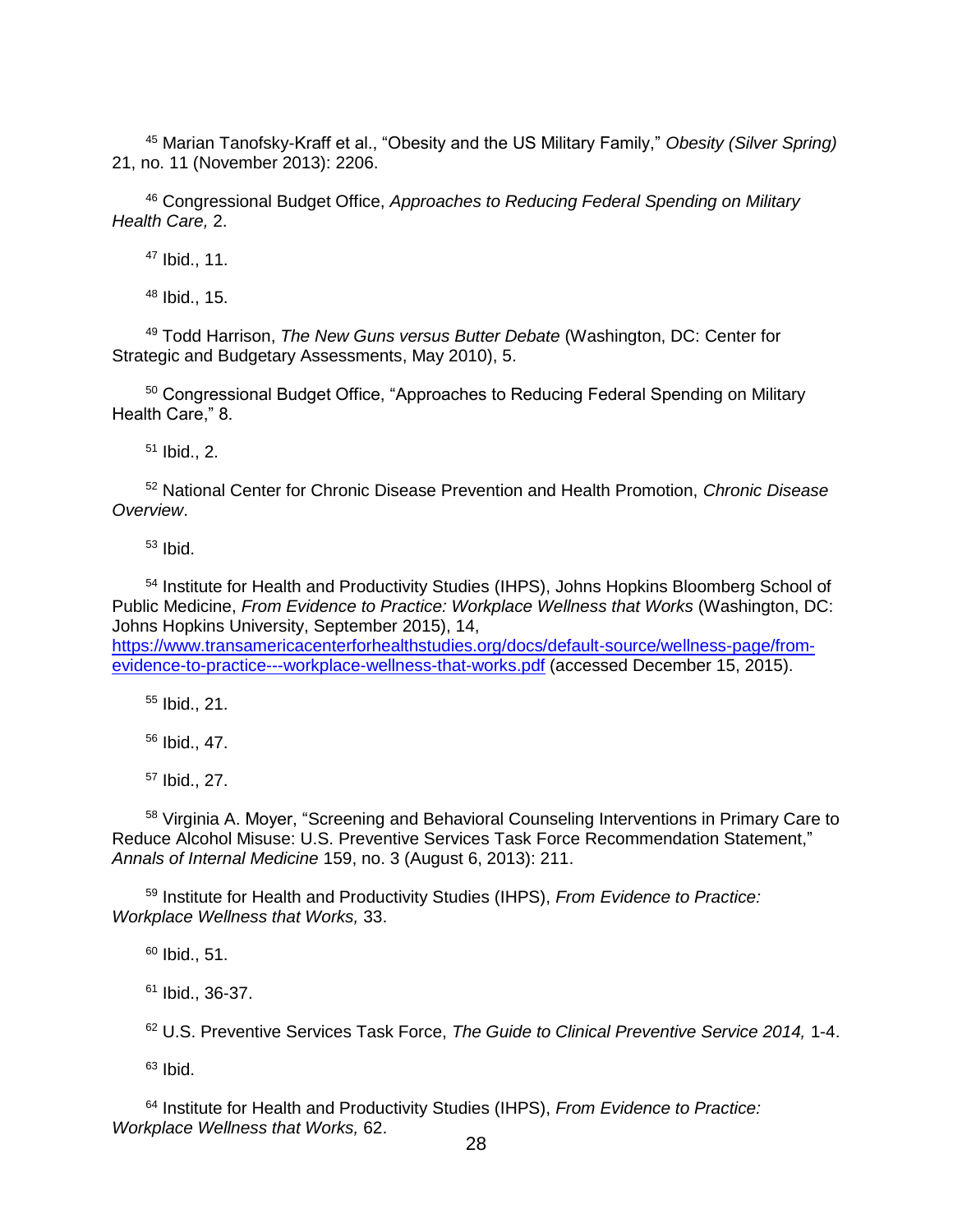<sup>65</sup> U.S. Army Medical Department, "America's Army System for Health: Senior Leader Guide,"

[http://armymedicine.mil/Documents/Army\\_System\\_for\\_Health\\_Leaders\\_Guide.pdf?Mobile=1](http://armymedicine.mil/Documents/Army_System_for_Health_Leaders_Guide.pdf?Mobile=1) (accessed January 28, 2016).

<sup>66</sup> Patricia D. Horoho, *Army Medicine 2020 Campaign Plan* (Falls Church, VA: Army Medical Department, March 4, 2013), 11.

<sup>67</sup> U.S. Army Medical Department, "America's Army System for Health: Senior Leader Guide."

<sup>68</sup> U.S. Department of the Army, *Army Health Promotion*, Army Regulation 600-63 (Washington, DC: U.S. Department of the Army, April 14, 2015), 31. Hereafter AR 600-63.

<sup>69</sup> U.S. Army Medical Department, "Performance Triad Performance Behaviors plus Goals," <http://armymedicine.mil/Pages/performance-triad.aspx/> (accessed January 28, 2016).

<sup>70</sup> Military Health System Communications Office, "Army Wellness Centers Promote Healthy Lifestyle," August 20, 2014, [http://www.health.mil/News/Articles/2014/08/20/Army-](http://www.health.mil/News/Articles/2014/08/20/Army-Wellness-Centers-Promote-Healthy-Lifestyle)[Wellness-Centers-Promote-Healthy-Lifestyle](http://www.health.mil/News/Articles/2014/08/20/Army-Wellness-Centers-Promote-Healthy-Lifestyle) (accessed January 28, 2016).

<sup>71</sup> U.S. Department of the Army, *Army Health Promotion,* 12-32.

<sup>72</sup> Ibid., 30-32.

<sup>73</sup> Author developed.

<sup>74</sup> .S. Department of the Army, *Nutrition Standards and Education,* Army Regulation 40-25 (Washington, DC: U.S. Department of the Army, June 15, 2001), 2-8.

<sup>75</sup> U.S. Department of the Army, *Army Health Promotion*, 12-32

<sup>76</sup> U.S. Department of the Army, *Nutrition Standards and Education,* 2-8.

<sup>77</sup> U.S. Department of the Army, *Standards of Medical Fitness*, 2-39, 91-93, 104.

<sup>78</sup> U.S. Department of the Army, *Army Body Composition Program,* Army Regulation 600-9 (Washington, DC: U.S. Department of the Army, June 28, 2013), 3-5, 21.

<sup>79</sup> U.S. Department of the Army, *Army Substance Abuse Program,* Army Regulation 600-85 (Washington, DC: U.S. Department of the Army, December 28, 2012), 17-19, 49-57.

<sup>80</sup> U.S. Department of the Army, *A Leader's Guide to Soldier Health and Fitness,* Army Training Publication 6-22.5 (Washington, DC: U.S. Department of the Army, February 10, 2016).

<sup>81</sup> U.S. Department of the Army, *Army Physical Readiness Training,* Field Manual 7-22 (Washington, DC: U.S. Department of the Army, October 26, 2012).

<sup>82</sup> U.S. Department of the Army, *Army Body Composition Program*, 3-5.

 $83$  Ibid., 21.